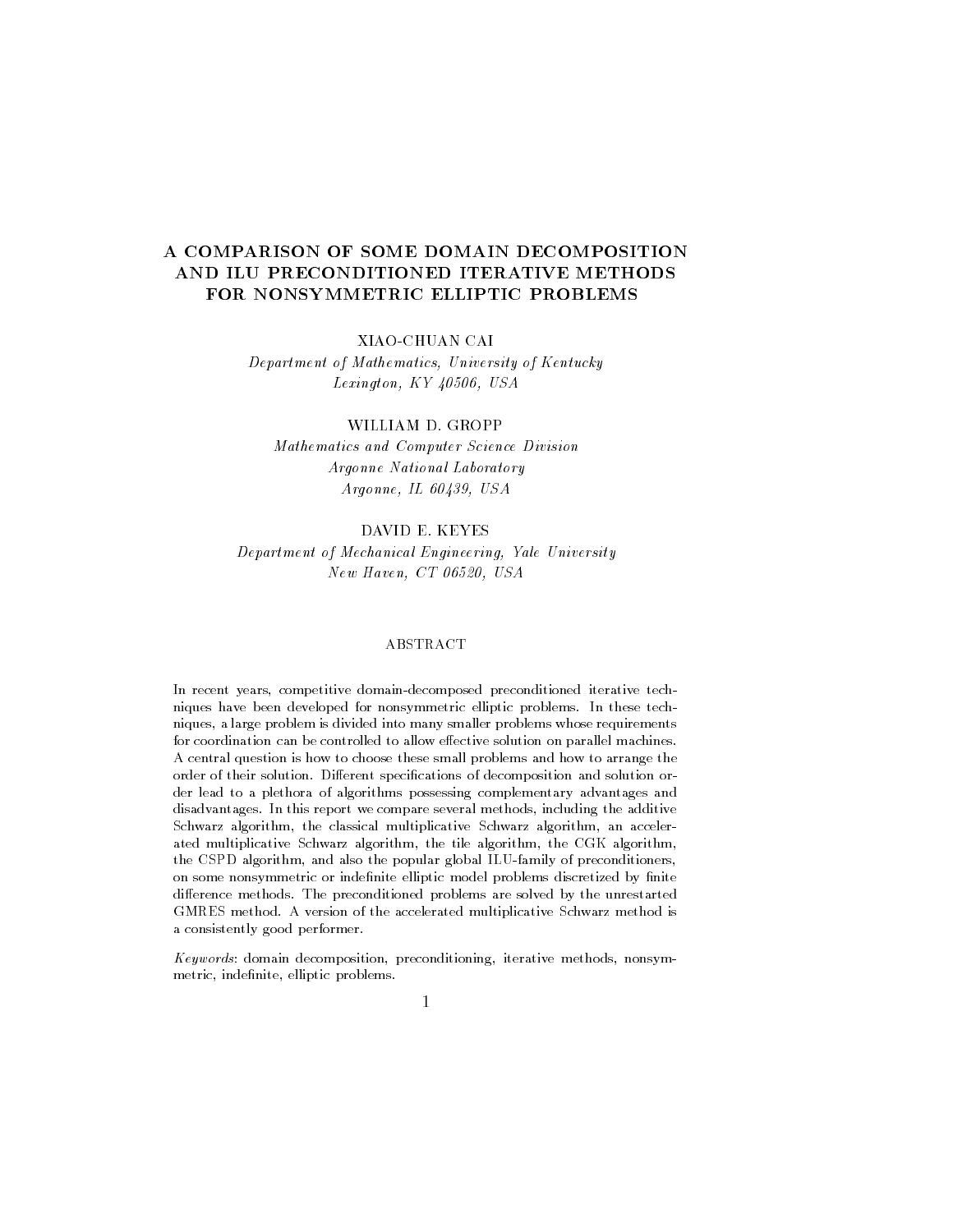# 1. Introduction

The focus of this paper is domain decomposition methods for the solution of large linear systems of nonsymmetric or indenite elliptic nite di-er ence equations. In the past five years, there has been gratifying progress in the development of domain decomposition algorithms for symmetric elliptic problems, and a number of fast methods have been designed for which the condition number of the iteration matrix is uniformly bounded or grows only in proportion to a power of  $(1+\ln(H/h))$ , where H is the diameter of a typical subdomain and h is the diameter of a typical element into which the subdomains are divided Such algorithms are often called optimal or nearly op time respectively the processes and the though we note that the second complete the pertainers of the second c to the convergence rate only and not to the overall computational complex ity. The nearly optimal algorithms may still retain terms that are superlinear in  $1/H$  or in  $H/h$ , depending upon how the component problems are solved. For nonsymmetric and indefinite problems, the theory to date is far less satisfactory. Yet, the solution of such problems is an important computational kernel in implicit methods (for instance, Newton-like methods) used in the erential erential particles in constructions such as areas in computations such as areas in computations of th tional fluid dynamics. Such a kernel is often CPU-bound or memory-bound or both on the fastest and largest computers available. Furthermore, it may often be the only computationally intensive part of production nite di-er ence codes whose efficient parallelization is not straightforward, particularly when the distribution of data throughout the computer's memory hierarchy cannot be dictated exclusively by linear algebra considerations If the par allel solution of nonsymmetric and indefinite problems were truly routine, many applications now solved by various types of operator splitting could be handled fully implicitly

An efficient iterative algorithm for elliptic equations requires a discretization scheme, a basic iterative method, and a preconditioning strategy. There er a significant difference between symmetric and nonsymmetric problems, the the latter being considerably harder to deal with both theoretically and algorithmically. The main reasons are the lack of a generally applicable discretization technique for the general nonsymmetric elliptic operator the lack of good algebraic iterative methods such as CG for symmetric positive definite problems), and the incompleteness of the mathematical theory for the performance of the algebraic iterative methods that do exist, such as GMRES By a good method we mean a method that is provably convergent within memory requirements proportional to a small multiple of the number of degrees of freedom in the system independent of the oper ator. One must assume that the symmetric part is positive definite and be able to a-ord amounts of memory roughly in proportion to the number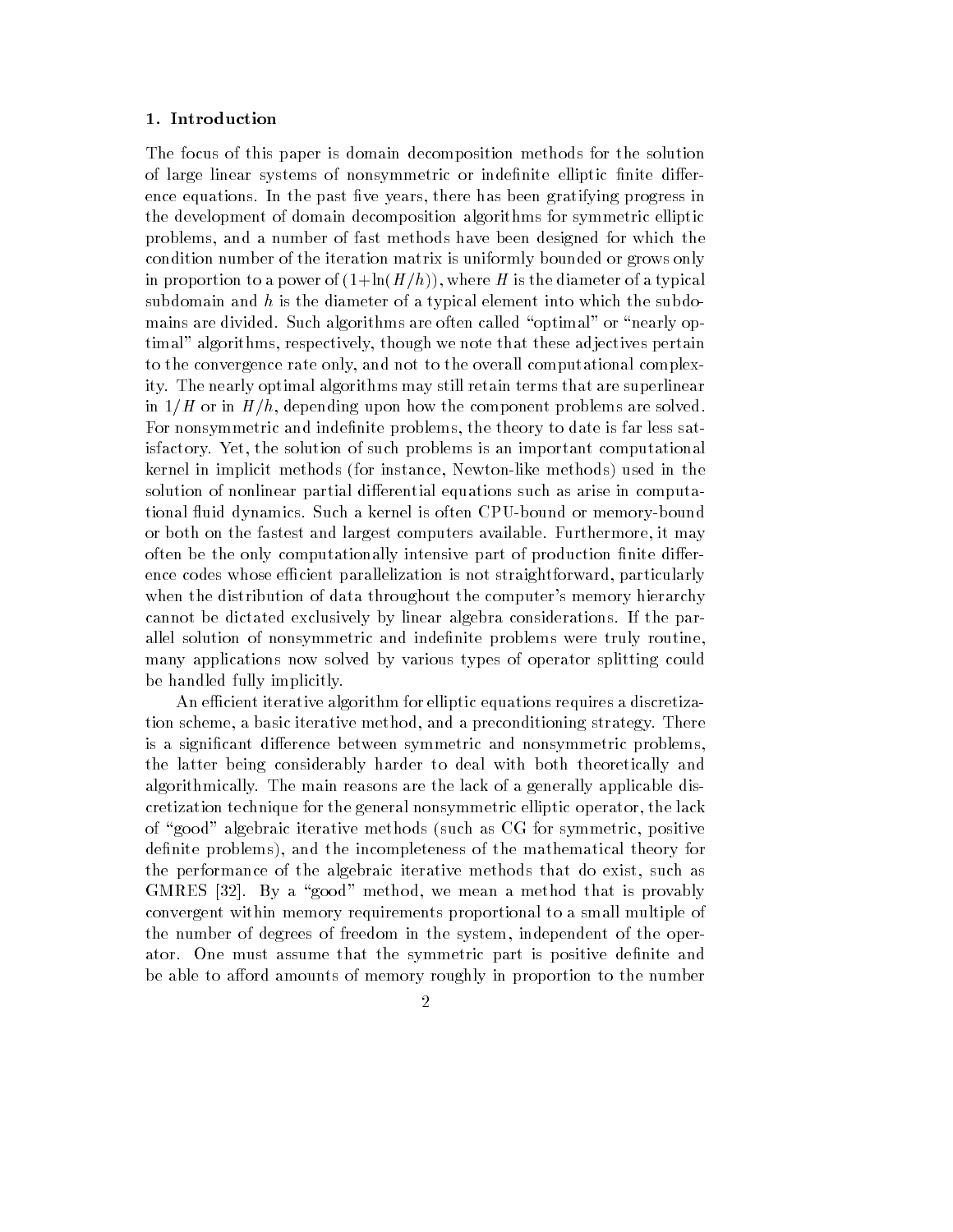of iterations in order to obtain rapid convergence with GMRES The task of finding a good preconditioner for nonsymmetric or indefinite problems is more important than for symmetric, positive definite problems, since, first, the preconditioner can force the symmetric part of the preconditioned sys tem to be positive definite, and second, a better-conditioned system implies both more rapid convergence and smaller memory requirements

Domain decomposition methods are commonly classified according to a few orthogonal criteria Overlapping and nonoverlapping methods are di-erentiated by the decomposition into territories on which the elemen tal subproblems are defined. Overlapping methods generally permit simple (Dirichlet) updating of the boundary data of the subregions at the expense of extra arithmetic complexity per iteration from the redundantly defined degrees of freedom  $\mathcal{A}$  and  $\mathcal{A}$  and  $\mathcal{A}$  are  $\mathcal{A}$  and  $\mathcal{A}$  and  $\mathcal{A}$  are  $\mathcal{A}$  and  $\mathcal{A}$  are  $\mathcal{A}$  and  $\mathcal{A}$  and  $\mathcal{A}$  are  $\mathcal{A}$  and  $\mathcal{A}$  and  $\mathcal{A}$  are  $\mathcal{A}$  and  $\mathcal{A}$ Seidellike methods are di-erentiated by the interdependence of the sub regions within each iteration. For the same number of subregions, additive methods are intrinsically more parallelizable. Classified according to conver- $\mathbf{r}$ of the number of unknowns as well as the number of subregions; "nearly optimal algorithms for which the rate depends on the number of unknowns and subregions through a power of their logarithm at worst; and "nonoptimal algorithms Compared in this paper are optimal overlapping algo rithms, both additive and multiplicative; a nearly optimal nonoverlapping algorithm, partly additive, partly multiplicative; and a nonoptimal nonoverlapping multiplicative algorithm

Most of the theory concerning the convergence rate of domain decom position methods is in the framework of the Galerkin finite element method. In some cases the Galerkin results transfer immediately to nite di-erence discretizations, though this is less true for nonsymmetric problems than for symmetric. Whereas experimental papers for symmetric problems, such as [20] and [25], predominantly played the role of *verifying* theory, in this paper we hope to *stimulate* it.

Algorithms based on preconditioned iterative solution of the normal equations are beyond the scope of this paper, though they continue to undergo development  $[3, 4, 28, 31]$ .

The outline of this paper is as follows. In Section 2, we describe five domain decomposition methods, their convergence properties, and related implementation issues Some issues related to parallelism and parallel com plexity are discussed in Section 3. Section 4 contains numerical results for four di-erent test problems followed by some brief conclusions in Section

An early version of this work has appeared in an abridged proceedings form  $[8]$ . This paper completes and supersedes the earlier version.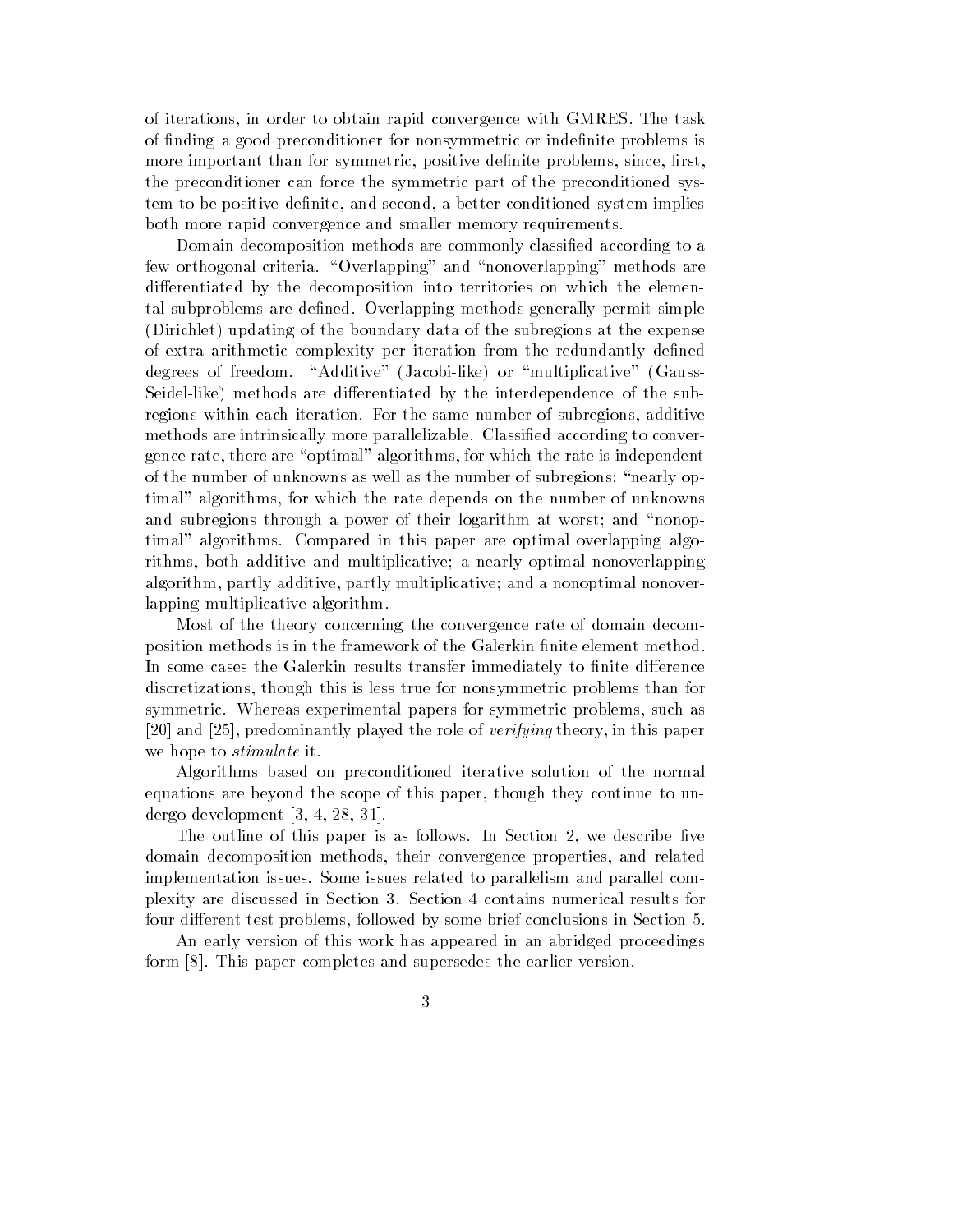### - Description of Algorithms and Algorithms and Algorithms are algorithms of Algorithms and Algorithms and Algorithms are algorithms and Algorithms are algorithms and Algorithms are algorithms are algorithms and Algorithms

In this section, we briefly describe all the algorithms under consideration. We give only the formulation used in our experiments but note here that each is representative of a class. For theoretical purposes most of these algorithms are best formulated in terms of the subspace projections defined by the elliptic bilinear forms Since we use only nite di-erence discretization matrix notation is more convenient, instead. The convergence rate of each algorithm is given in terms of the spectral bounds of the iteration matrix These bounds may be related to the number of iterations required by each algorithm to achieve a given accuracy

#### - An elliptic problem a twolevel discretization and notation

Let  $\Omega$  be a two-dimensional polygonal region with boundary  $\partial\Omega$ , and let

$$
\begin{cases}\n\mathcal{L}\mathbf{u} = f \text{ in } \Omega \\
\mathbf{u} = 0 \text{ on } \partial\Omega\n\end{cases}
$$
\n(2.1)

be a second-order linear elliptic operator with a homogeneous Dirichlet erence approximation The nite distribution of  $\mathbb{P}^1$  problems in the modern problem of  $\mathbb{P}^1$ lem  $(2.1)$  is denoted by

$$
B_h \mathbf{u}_h = (A_h + N_h) \mathbf{u}_h = f_h, \tag{2.2}
$$

where  $B_h$ ,  $A_h$  and  $N_h$  are  $n \times n$  matrices and h characterizes the mesh interval of the grid, which will be referred to as the h-level or fine grid. Here  $A_h$ represents the discretization of the symmetric, positive definite part of the operator  $\mathcal{L},$  and  $N_h$  represents the remainder. Let  $(\cdot,\cdot)$  denote the Euclidean inner product with the corresponding norm  $\|\cdot\|$ . We denote the energy norm associated with the matrix  $A_h$  as

$$
\|\cdot\|_A = (A_h \cdot, \cdot)^{1/2}.
$$

The total number of interior nodes of the h-level grid of  $\Omega$  will be denoted as n Two nite di-erence discretizations are employed alternately for the first-order terms in  $(2.1)$ , namely, the central and upwinding discretizations. In practice, there are many other discretization techniques such as the articial di-usion and streamline di-usion methods in the methods in the methods in the methods in [1]. Multiple discretizations can usefully be combined in the same iterative process; see, e.g.,  $[26]$ .

Our methods require a coarse grid over containing n- interior nodes or crosspoints,  $\{c_k, k = 1, \cdots, n_0\}$ ; we call this the H-level grid.  $B_{h,0}$  is an  $n_0 \times n_0$  matrix representing the finite difference discretization of  $\mathcal L$  on the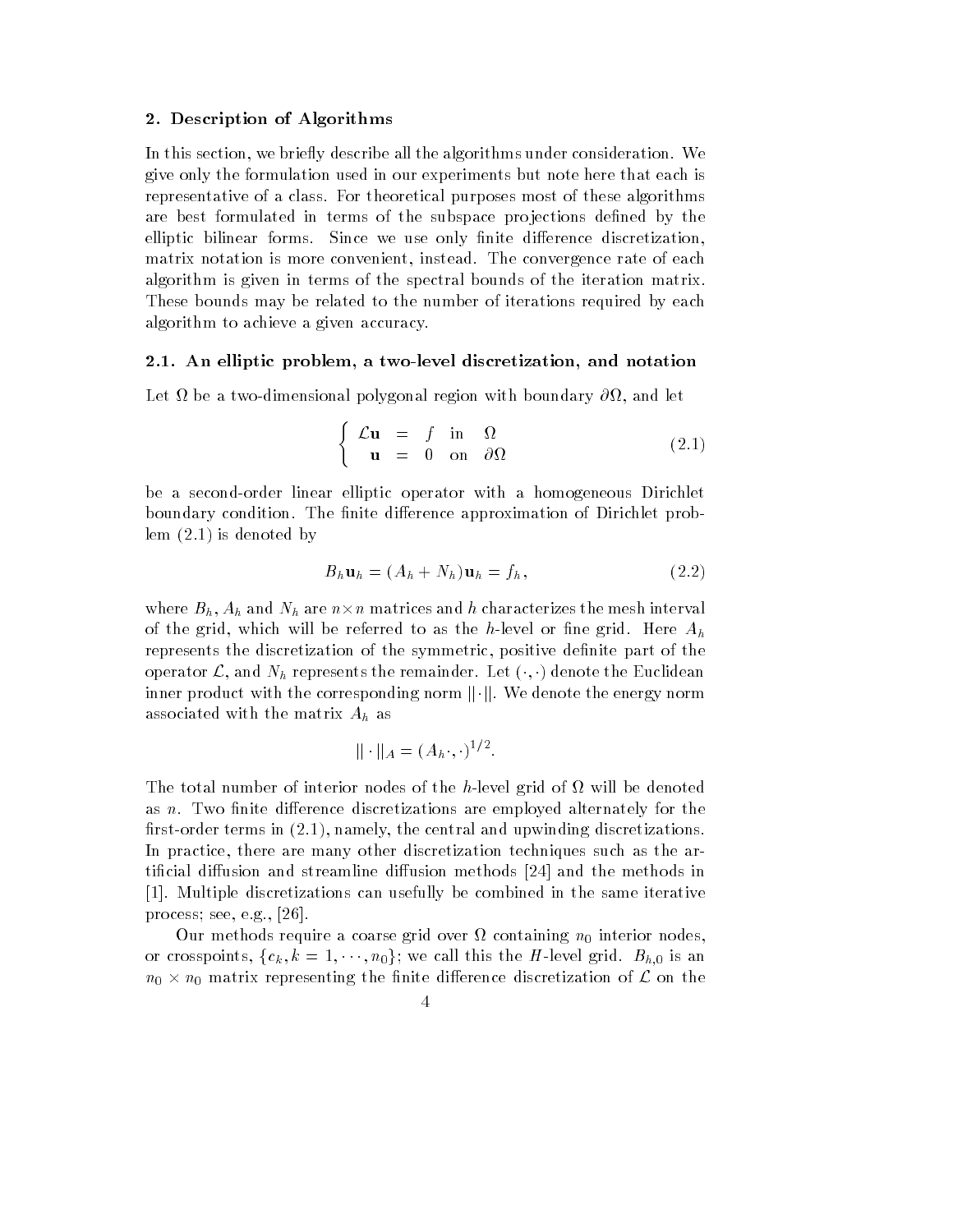

Fig. 1. The overlapping  $\{\Omega_i\}$  and nonoverlapping  $\{\Omega_i\}$  decompositions of  $\Omega$ 

 $H$ -level grid. Let  $u_i, i = 1, \cdots, N$ , be nonoverlapping subregions of  $u$  with diameters of order H, such that  $\bigcup \Omega_i = \Omega$ . The vertices of any  $\Omega_i$  not on  $\partial \Omega$ coincide with the h-level nodes. Let  $\Gamma_{ij}$  be the intersection of the adjacent pair of subdomains  $\Omega_i$  and  $\Omega_j$  excluding the end points. We refer to the set of subdomains

$$
\{\Omega_i, \Gamma_{ij}, c_k, j \neq i = 1, \cdots, N, k = 1, \cdots, n_0\}
$$

as a nonoverlapping decomposition, or substructuring, of  $\Omega$ ; see Figure 1.

When the unknowns are ordered with respect to the substructuring of the region the sti-ness matrix Bh can be written in the block form as

$$
B_h = \begin{pmatrix} B_{II} & B_{IE} & B_{IC} \\ B_{EI} & B_{EE} & B_{EC} \\ B_{CI} & B_{CE} & B_{CC} \end{pmatrix},\tag{2.3}
$$

where  $B_{II}$  is a block diagonal matrix representing the discretization of the independent subregion interior problems,  $B_{EE}$  corresponds to the problems on the edges (also called interfaces) excluding crosspoints, and  $B_{CC}$  corresponds to the crosspoints The block matrices with di-ering subscripts contain the  $h$ -scale coupling of the original discretization between points in

Following [10, 15], we can obtain an overlapping decomposition of  $\Omega$ . denoted by

$$
\{\Omega_i^{'}, i=0,\cdots,N\}.
$$
5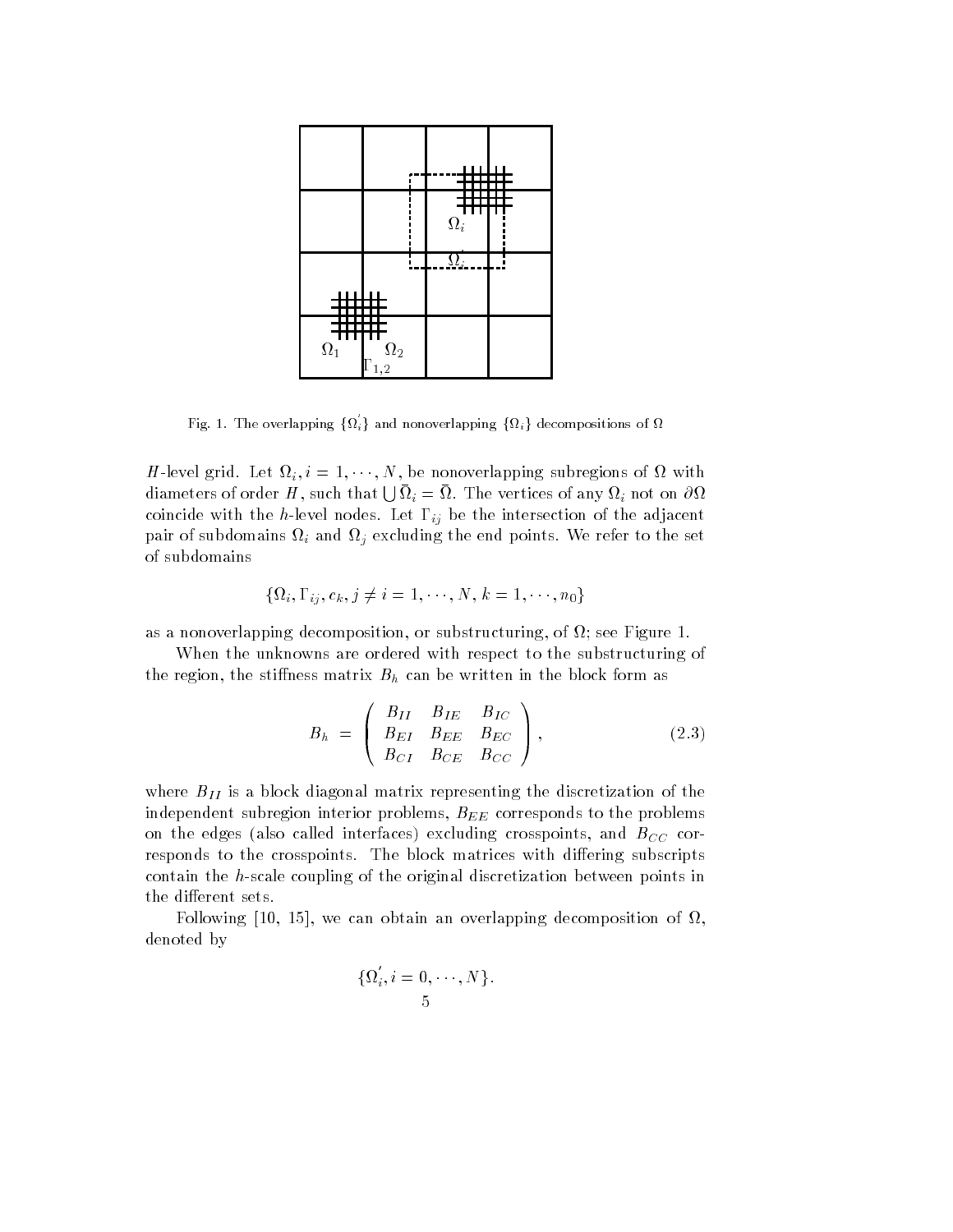For  $i \neq 0$ , we extend each  $\Omega_i$  to a larger region  $\Omega_i$  which is cut off at the physical boundary of Ω. Let  $n_i$  be the total number of h-level interior nodes in  $\Omega_i,$  and let  $B_{h,i}$  denote the  $n_i \times n_i$  stiffness matrix corresponding to the finite difference discretization of  ${\cal L}$  on the fine grid in  $\Omega_i.$  The size of the matrix  $B_{h,i}$  depends not only on the size of the substructure  $\Omega_i$  but also on the degree of overlap We reserve the subscript - for the global coarse grid and note that  $\Omega_0 = \Omega$ .

Let  $R_i$  be an  $n_i \times n$  matrix representing the algebraic restriction of an *n*-vector on  $\Omega$  to the *n*<sub>i</sub>-vector on  $\Omega$ <sub>i</sub>. Thus, if  $v_h$  is a vector corresponding to the h-level interior nodes in  $\Omega$ , then  $R_i v_h$  is a vector corresponding to the h-level interior nodes in  $\Omega_i$ . The transpose  $(R_i)^t$  is an extension-by-zero matrix, which extends a length  $n_i$  vector to a length n vector by padding with zero.  $R_0(\equiv R_0)$ , an  $n_0 \times n$  matrix, is somewhat special. It is the fineto-coarse grid restriction operator that is needed in any multigrid method.

## -- GMRES for the preconditioned system

The GMRES method, introduced in [32], is mathematically equivalent to the generalized conjugate residual  $(GCR)$  method [17] and can be used to solve the linear system of algebraic equations

$$
Px = b,\tag{2.4}
$$

where  $P$  is a nonsingular matrix, which may be nonsymmetric or indefinite, and  $\theta$  is a given vector in  $R^+$  . The method begins with an initial approximate solution  $x_0 \in R^n$  and an initial residual  $r_0 = b - Px_0$ . At the  $m^m$  iteration, a correction vector  $z_m$  is computed in the Krylov subspace

$$
{\cal K}_m(r_0) \;=\; \text{span}\{r_0, Pr_0, \cdots, P^{m-1}r_0\}
$$

that minimizes the residual,  $\min_{z \in \mathcal{K}_m(r_0)} ||b - P(x_0 + z)||$  for some appropriate norm ||. The  $m^{th}$  iterate is thus  $x_m = x_0 + z_m$ . According to the theory of  $\left[17\right]$ , the rate of convergence of the GMRES method can be estimated by the ratio of the minimal eigenvalue of the symmetric part of the operator to the norm of the operator. Those two quantities are defined by

$$
c_P = \inf_{x \neq 0} \frac{[x, Px]}{[x, x]}
$$
 and  $C_P = \sup_{x \neq 0} \frac{\|Px\|}{\|x\|}$ ,

where  $[\cdot, \cdot]$  is an inner product on  $\mathbb{R}^n$  that induces the norm  $\|\cdot\|$ . Following  $\left[17\right]$ , the rate of convergence can be characterized, not necessarily tightly, as follows: If  $c_P > 0$ , which means that the symmetric part of the operator P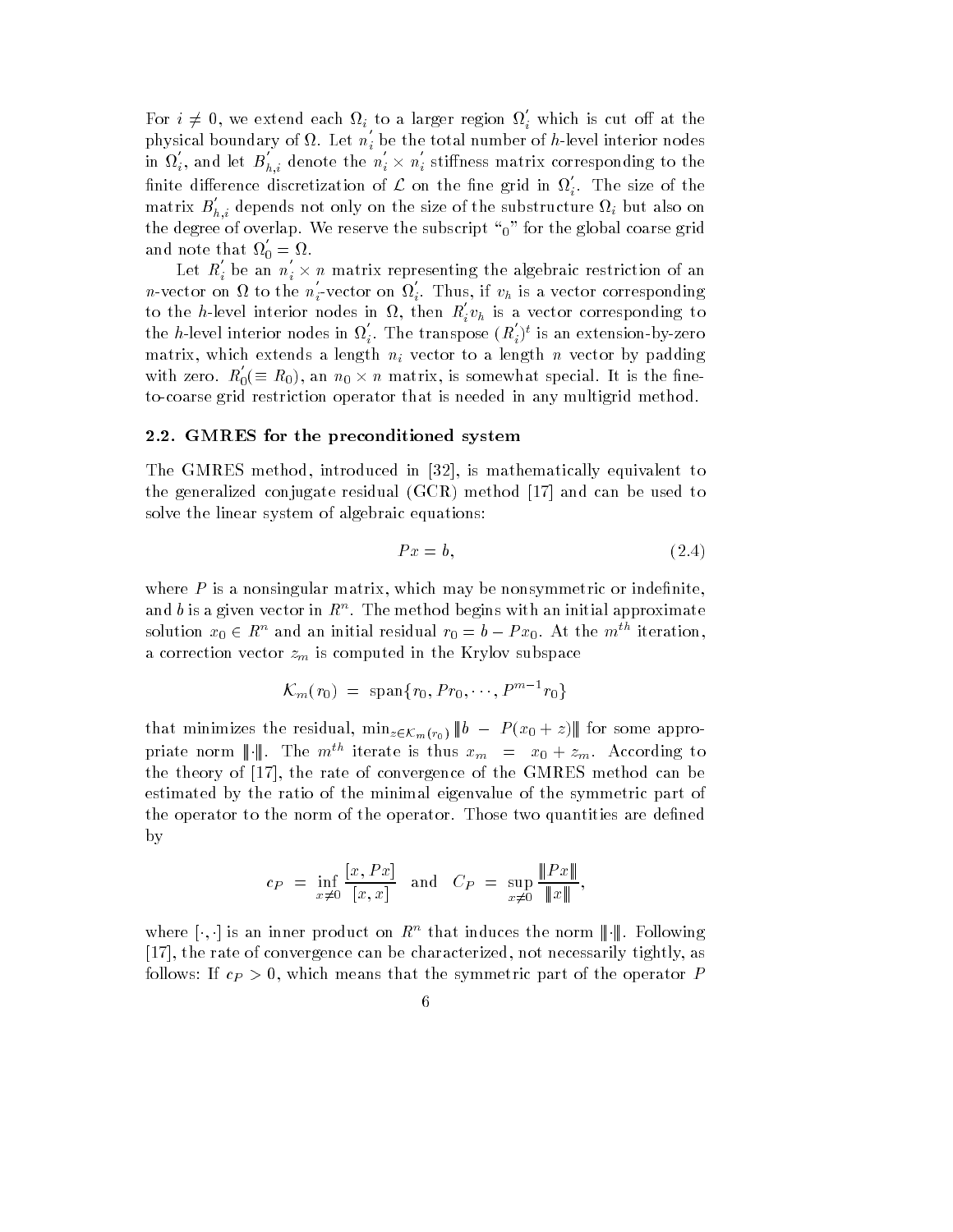is positive definite with respect to the inner product  $[\cdot, \cdot]$ , then the GMRES method converges and at the  $m^{th}$  iteration, the residual is bounded as

$$
\|r_m\| \ \leq \ (1 \ - \ \frac{c_P^2}{C_P^2})^{m/2} \|r_0\|,
$$

where  $r_m = b - Px_m$ . The algorithm is parameter-free and quite robust. Its main disadvantage is its linear-in- $m$  memory requirement. To fit the available memory, one is sometimes forced to use the  $k$ -step restarted GMRES method [32]. However, in this case neither an optimal convergence property nor even convergence is guaranteed. Methods generally less rapidly convergent per matrix-vector-multiply than GMRES have recently been devised  $[19, 34]$  in order to overcome this limitation. In our applications, we restrict ourselves to preconditioners suciently strong that the total number of GMRES iterations is relatively small, and therefore no restarting is required. In the present paper, the linear operator  $P$  corresponds to the left- or rightpreconditioned linear system, and  $b$  is the properly modified right-hand side. I he simple  $L^-$  inner product, together with its induced norm, is used in  $R^-$ .

## - Multiplicative Schwarz method MSM

The multiplicative Schwarz algorithm is a direct extension of the classical Schwarz alternating algorithm, introduced in 1870 by H. A. Schwarz in an existence proof for some elliptic boundary value problems in certain irregular regions. This method has attracted much attention as a convenient computational method for the solution of a large class of elliptic or parabolic equations. The original Schwarz alternating method is a purely sequential algorithm. To obtain parallelism, one needs a good subdomain coloring strategy so that a set of independent subproblems can be introduced within each sequential step and the total number of sequential steps can be min imized. A detailed description of the algorithm and its theoretical aspects can be found in  $[6, 11, 27]$ .

The coloring is realized as follows. Associated with the decomposition  $\{\Omega^{'}_{i}\}$ , we define an undirected graph in which nodes represent the extended subregions and the edges intersections of the extended subregions. This graph can be colored by using colors  $0, \cdots, J$  , such that no connected nodes have the same color. Obviously, colorings are not unique. Numerical experiments support the expectation that the minimizing the number of colors enhances convergence. An optimal five-color strategy  $(J = 4)$  is shown for the decomposition in Figure 2, in which the total number of subregions (including the coarse grid on the global region) is  $N + 1 = 17$ .

This algorithm can be employed in the stationary, Richardson sense or as a preconditioner for another algebraic iterative process Along with the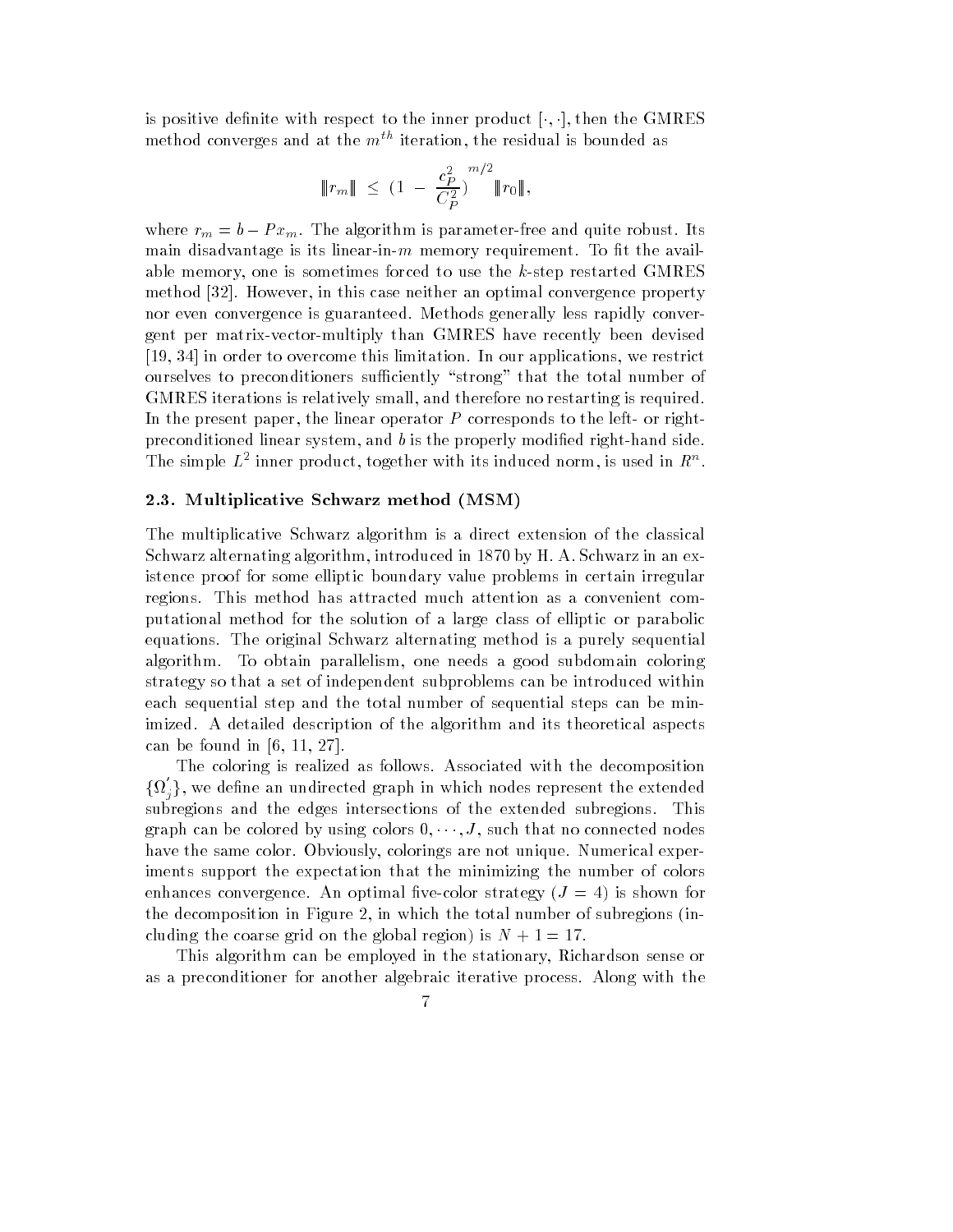

Fig- - The coloring pattern of ne grid overlapped subregions and a coarse grid region- $\mathbf{f}$  is for the global colors are global colors are grid-dimensions of the other colors are global colors are global colors are global colors are global colors are global colors are global colors are global colors are indicated by the dotted boundaries.

other algorithms to be described below, we shall normally employ it as a preconditioner for GMRES, but because of its historical importance, and to illustrate certain robustness advantages of acceleration we also include the Richardson version in our tests. In this paper, we shall use the abbreviation MSM for the multiplicative Schwarz-preconditioned GMRES method, and MSR for the simple Richardson process that corresponds to the classical Schwarz alternating algorithm with an extra coarse grid solver.

Letting  $B_{h,0} = B_{h,0}$  and  $R_0 = R_0$  $\sigma$  are described the model magnetism in terms of a subspace correction process

MSR algorithm: Let  $u_h^{\ast}$  be the current approximate solution. Then  $u_h^{\ast +}$ is computed as follows. For  $j = 0, 1, \dots, J$ .

(1) Compute the residual in subregions with the  $\gamma$  color:

$$
r_h^{k + \frac{j}{J+1}} = f_h - B_h u_h^{k + \frac{j}{J+1}}.
$$

(ii) Solve for the subspace correction in all  $\Omega_i$ s that share the  $j^{th}$  color:

$$
B_{h,i}'e_h^{k+\frac{j}{J+1}} = R_i' r_h^{k+\frac{j}{J+1}}.
$$

(iii) Update the approximate solution in all  $\Omega_i$ s that share the  $j^{th}$  color:

$$
u_h^{k+\frac{j+1}{J+1}} = u_h^{k+\frac{j}{J+1}} + (R_i')^t e_h^{k+\frac{j}{J+1}}.
$$

At each iteration, every subproblem is solved once. For  $j \neq 0$ , applications of operators  $R_j$  and  $(R_j)^t$  do not involve any arithmetic operations.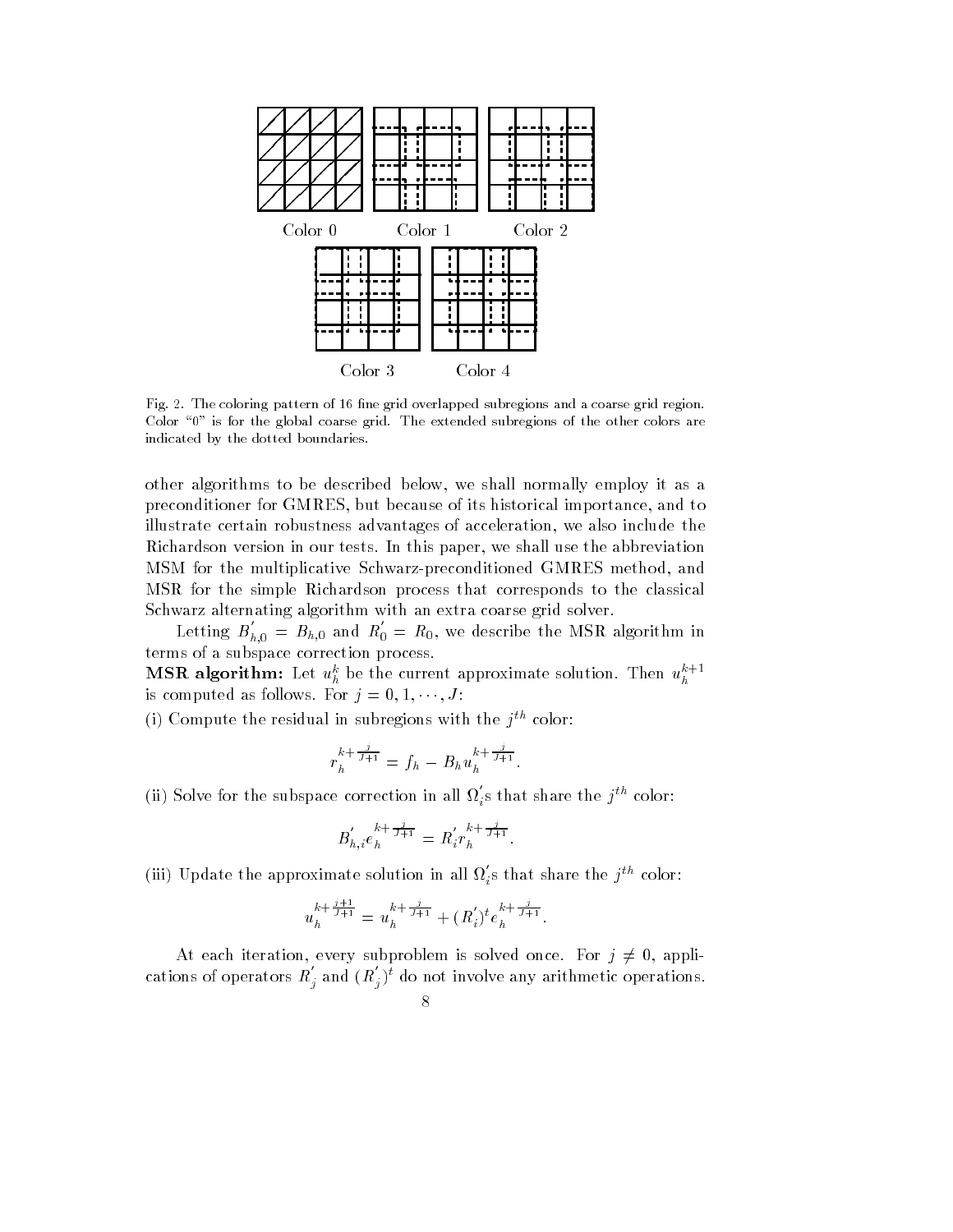For  $j \neq 0$ , within each series of steps (i)–(iii), the operations in subregions sharing the same color can be done in parallel

Let us define the  $n \times n$  matrices

$$
M_i^{-1} = (R'_i)^t (B'_{h,i})^{-1} R'_i \text{ and } P_i = M_i^{-1} B_h, \text{ for } i = 0, \cdots, N.
$$

For  $j = 0, 1, \cdots, J$ , if we denote  $Q_j$  as the sum of all  $P_i$  s and  $N_j^{-1}$  as the sum of all  $M_i$  's t  $s$  that correspond to subregions of the  $\gamma-$  color, then MSR can be written in the following more compact form Form  $\alpha$  ,  $\alpha$  and the approximate  $\alpha$ solution  $u_{\tilde{h}}$ , and  $\kappa = 0, 1, \cdot \cdot \cdot,$ 

$$
u_h^{k+1} = u_h^k + (I - E_{J+1})(f_h - B_h u_h^k) = E_{J+1} u_h^k + f_h',
$$

where the error propagation operator  $E_{J+1}$  is defined as

$$
E_{J+1} = (I - Q_J) \cdots (I - Q_0)
$$

and  $f_h \equiv g_h^j$  is computed at a pre-iteration step by the following  $J+1$ sequential steps

$$
g_h^0 = N_0^{-1} f_h
$$
  
\n
$$
g_h^1 = g_h^0 + N_1^{-1} (f_h - B_h g_h^0)
$$
  
\n
$$
\vdots
$$
  
\n
$$
g_h^J = g_h^{J-1} + N_J^{-1} (f_h - B_h g_h^{J-1}).
$$

Next, we shall discuss an accelerated version of MSR. We begin with the observation that if the matrix  $I - E_{J+1}$  is invertible, then the exact solution of equation  $(2.2)$  also satisfies

$$
(I - E_{J+1})\mathbf{u}_h = f'_h,\tag{2.5}
$$

which is sometimes referred as the *transformed*, or preconditioned, system corresponding to  $(2.2)$ .

We next observe that for a given vector  $v_h \in R^n$ , the matrix-vector product  $(I - LJ_{+1})v_h$ , denoted as  $v_h$ , can be computed in a manner similar to that of  $f_h$ , namely,

$$
v_h^0 = Q_0 v_h
$$
  
\n
$$
v_h^1 = v_h^0 + Q_1 (v_h - v_h^0)
$$
  
\n
$$
\vdots
$$
  
\n
$$
v_h^J = v_h^{J-1} + Q_J (v_h - v_h^{J-1}).
$$
\n(2.6)

Now, the multiplicative Schwarz preconditioned GMRES method (MSM) can be described as follows: Find the solution of equation  $(2.2)$  by solving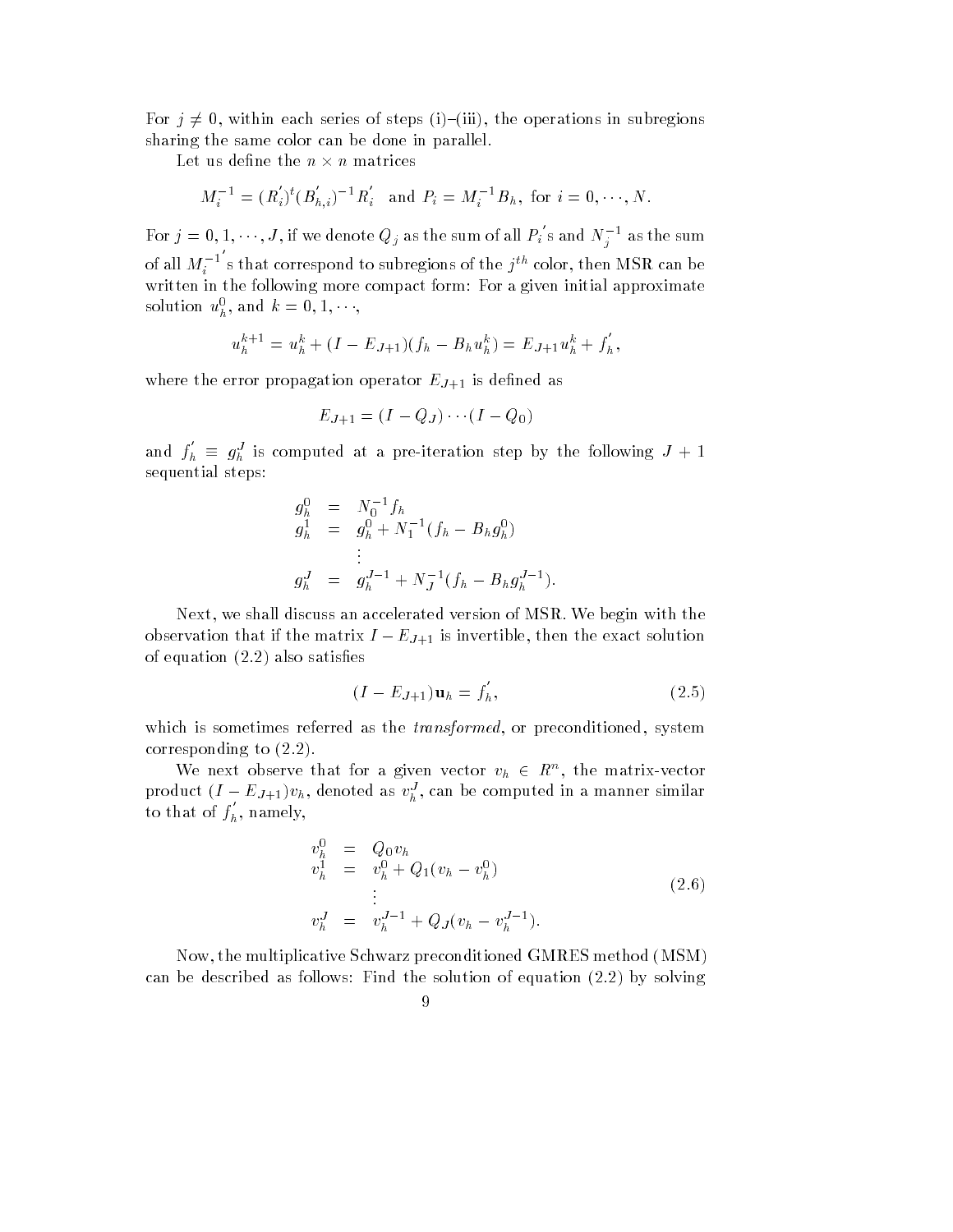the equation  $(2.5)$  with the GMRES method for a given initial guess and inner product

Even in the case that the matrix  $B_h$  is symmetric positive definite, the iteration matrix  $I - E_{J+1}$  is not symmetric. An obvious symmetrization exists, upon which a conjugate gradient method can be used as the acceleration method; however, we shall not emphasize the case of a symmetric  $B_h$ in this paper

Inexact subdomain solves can easily be incorporated with either MSR or MSM. For  $i \neq 0$ , let  $B_{h,i}$  be an  $n_i \times n_i$  matrix that is spectrally equivalent to  $B_{h,i}$ . Then MSR or MSM with an inexact solver can be prescribed as follows: Repeat the preceding derivation except for the replacement of (ii) with

$$
\tilde{B}_{h,i}'e_h^{k+\frac{j}{J+1}} = R_i' r_h^{k+\frac{j}{J+1}}.
$$

Many inexact variants of the methods can be formulated. For example, for  $j \neq 0$ , let  $A_{h,j}$  denote the matrix corresponding to the central difference discretization of the Poisson operator in the subregion  $\Omega_j$ . Then step (ii) can be carried out by

$$
A'_{h,j}e_h^{k+\frac{j}{J+1}} = R'_j r_h^{k+\frac{j}{J+1}}.
$$

Note that a fast solver such as one based on FFTs can now be applied

Using an inexact solver for the interior subproblems, or an exact solver for approximate interior subproblems, can significantly reduce the overall computational complexity. This is, in fact, one of the major advantages of domain decomposition methods in that they allow the use of fast solvers designed for special di-erential operators on regions of special shape A somewhat disappointing experimental observation is that inexact solutions seem not to work well for the coarse grid solver. In fact, the existing theory for MSM  $[11]$ , as well as the theory for ASM  $[10]$ , requires an exact solve on the coarse grid

In the piecewise linear finite element case, the convergence of MSR has been proved in  $[11]$ , under certain assumptions. The rate of convergence is

$$
||u_h^k - \mathbf{u}_h||_A \le \left(\sqrt{1 - \frac{C_{\text{MSR}}}{(J+1)^2}}\right)^k ||u_h^0 - \mathbf{u}_h||_A,
$$

where  $C_{\text{MSR}} > 0$  is a constant independent of h, H and J. The estimate holds in both two- and three-dimensional spaces. The assumptions include: (1) the overlap is uniform and must be  $\mathcal{O}(H)$ ; (2) H must be sufficiently small; and  $(3)$  the number of colors, J, must be independent of the size of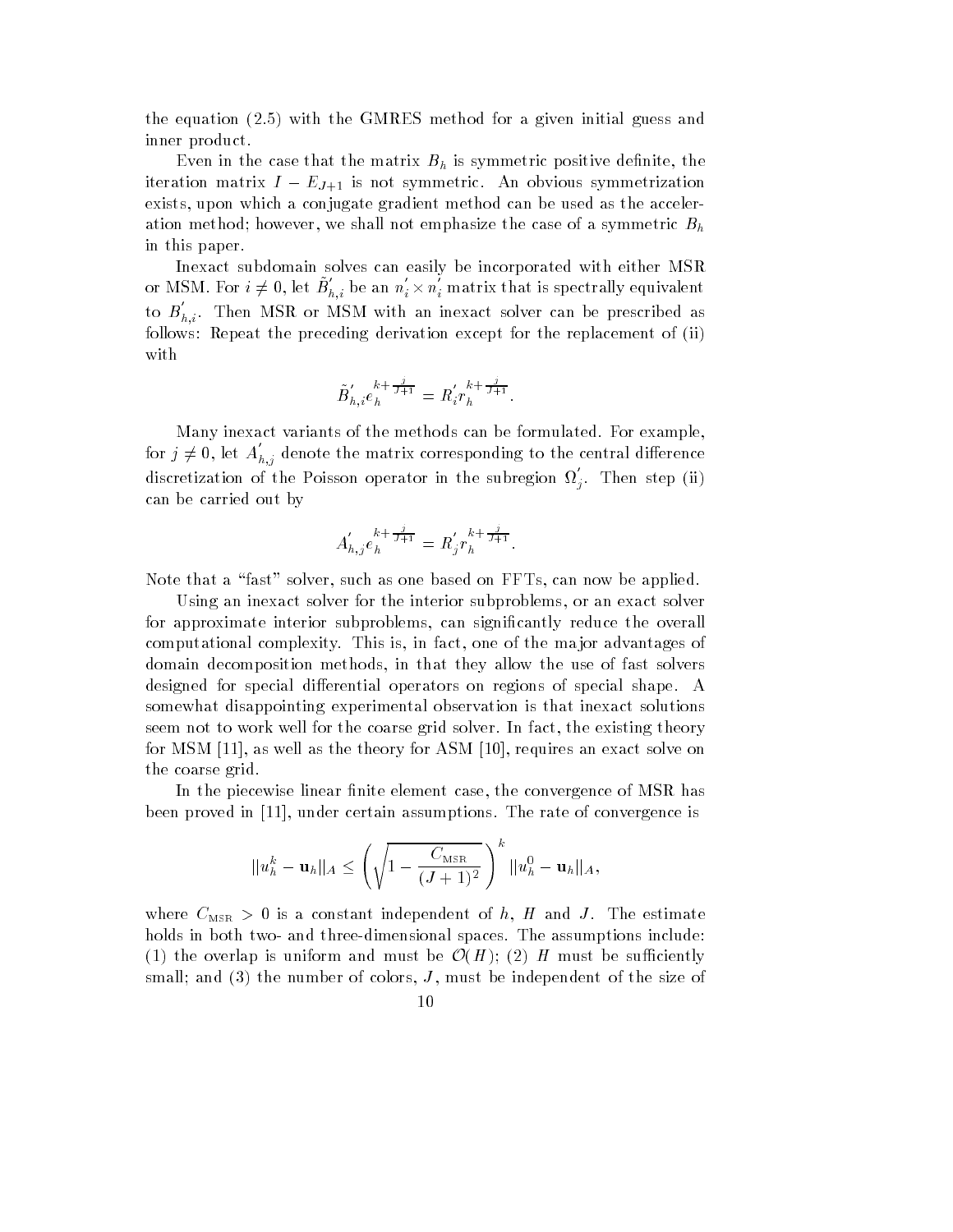the subregions H The same estimate with a di-erent constant holds for MSR with either exact or spectrally equivalent inexact solvers

For the accelerated version MSM, under the same assumptions, we have that there exist two constants  $C_{\text{MSM}} > 0$  and  $c_{\text{MSM}} > 0$ , independent of both h and  $H$ , such that the transformed system is uniformly bounded:

$$
||(I - E_{J+1})x||_A \le C_{\text{MSM}} ||x||_A, \quad \forall x \in R^n,
$$
\n(2.7)

and the symmetric part of the transformed system is positive definite in the inner product  $(A_h,\cdot)$ .

$$
(A_h(I - E_{J+1})x, x) \ge c_{\text{MSM}} \|x\|_A^2, \ \forall x \in R^n. \tag{2.8}
$$

## $\mathbf{A}$  and  $\mathbf{A}$  are set of  $\mathbf{A}$  and  $\mathbf{A}$  are set of  $\mathbf{A}$  and  $\mathbf{A}$  are set of  $\mathbf{A}$  and  $\mathbf{A}$  are set of  $\mathbf{A}$  and  $\mathbf{A}$  are set of  $\mathbf{A}$  and  $\mathbf{A}$  are set of  $\mathbf{A}$  and  $\mathbf{A}$  a

An additive variant of the Schwarz alternating method was originally pro posed in  $[13, 14, 30]$  for selfadjoint elliptic problems and extended to nonselfadjoint elliptic cases in  $[7, 10]$ . The idea is simply to give up the data dependency between the subproblems dened on subregions with di-erent colors, as in going from Gauss-Seidel to Jacobi. Instead of iterating with  $(2.6)$ , one uses

$$
v_h^0 = Q_0 v_h \n v_h^1 = v_h^0 + Q_1 v_h \n \vdots \n v_h^J = v_h^{J-1} + Q_J v_h.
$$
\n(2.9)

Of course, similar changes have to be made to the right-hand side vector. Coloring does not play a role at all in  $(2.9)$ . Because of the lack of data dependency the method is usually not to be recommended as a simple Richardson process but as a preconditioner for some algebraic iterative methods of CG type. We denote by  $M_{\text{ASM}}$  the preconditioning part of (2.9). Following [10] and using the notation of the previous subsection, we can define the inverse of the matrix  $M_{\text{\tiny{ASM}}}$ , referred to as the additive Schwarz preconditioner, as

$$
M_{\text{ASM}}^{-1} = (R_0)^t (B_{h,0})^{-1} R_0 + (R'_1)^t (B'_{h,1})^{-1} R'_1 + \cdots + (R'_N)^t (B'_{h,N})^{-1} R'_N.
$$
\n(2.10)

The key ingredients for the success of the ASM are the use of overlapping subregions and the incorporation of a coarse grid solver. At each iteration, all subproblems are solved once It is obvious that all subproblems are independent of each other and can therefore be solved in parallel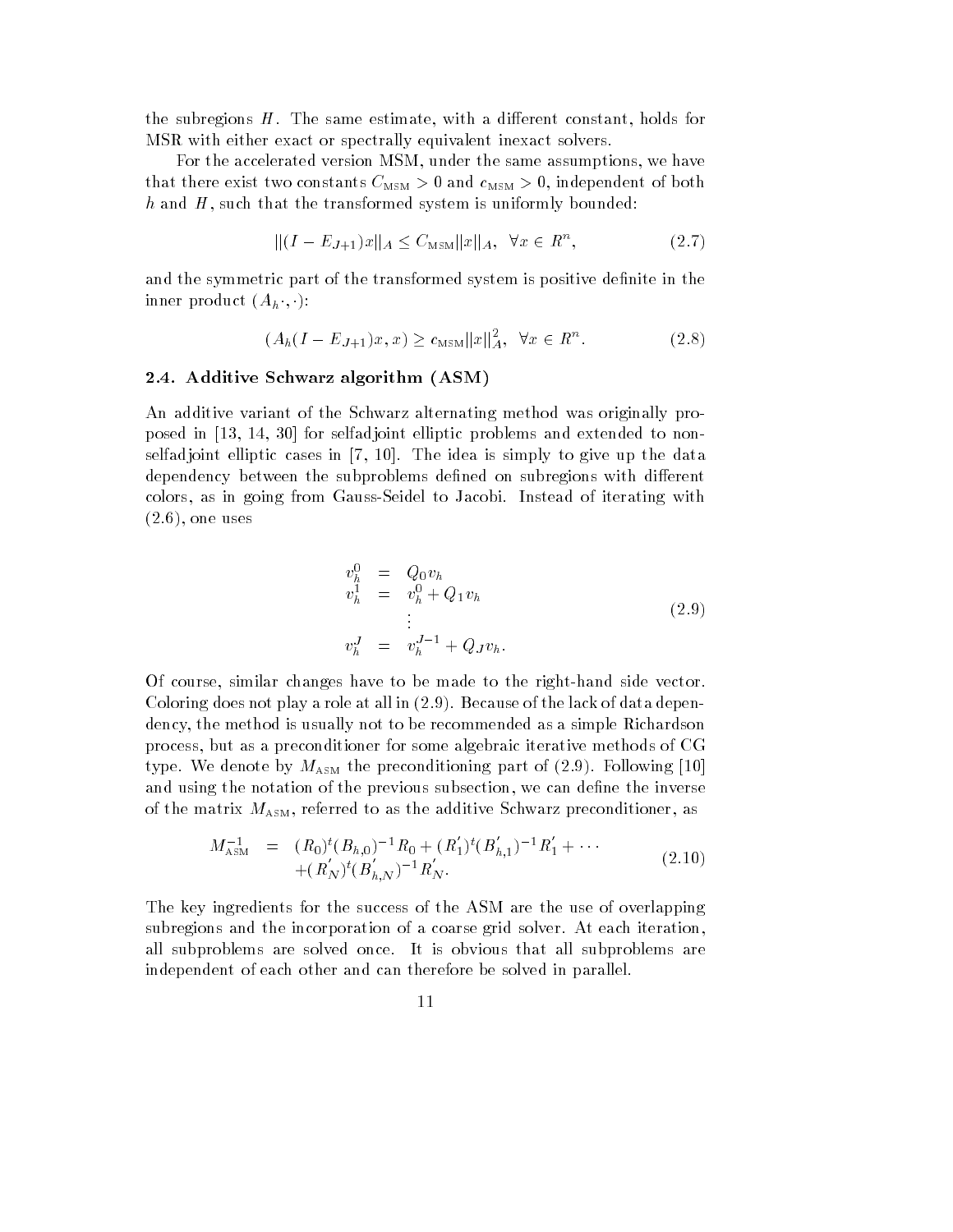To obtain an optimal convergence rate, one does not have to solve these subproblems exactly. As proposed in  $[10]$ , the following preconditioner is also optimal

$$
\tilde{M}_{\text{ASM}}^{-1} = (R_0)^t (B_{h,0})^{-1} R_0 + (R'_1)^t (\tilde{B}'_{h,1})^{-1} R'_1 + \cdots \n+ (R'_N)^t (\tilde{B}'_{h,N})^{-1} R'_N.
$$
\n(2.11)

The  $B'_{h,i}$  are those defined in the previous subsection. It has been shown  $\left[7, 10\right]$  that, in the piecewise linear finite element case, both preconditioners  $M_{\rm ASM}$  and  $M_{\rm ASM}$  are optimal under the same first two assumptions made for MSM in the sense that there exist two constants  $C_{\text{ASM}} > 0$  and  $c_{\text{ASM}} > 0$ , which may be direction, and inexact subdomain solvers and are solvered in the inexact subdomain independent of both h and  $H$ , such that the preconditioned linear system is uniformly bounded

$$
||M_{\text{AM}}^{-1}B_hx||_A \le C_{\text{AM}}||x||_A, \ \forall x \in R^n \tag{2.12}
$$

and the symmetric part of the preconditioned linear system is positive de inte in the inner product  $(A_h, \cdot)$ 

$$
(A_h M_{\text{ASM}}^{-1} B_h x, x) \ge c_{\text{ASM}} \|x\|_A^2, \ \forall x \in R^n. \tag{2.13}
$$

In the case  $B_h = A_h$ , which means that the original elliptic operator is symmetric positive definite, the left-preconditioned system is symmetric positive definite in the  $(A_h^*, \cdot)$  inner product, thus one can use a CG method. In the nonsymmetric case, the preconditioned system is nonsymmetric regardless of inner product. Therefore, instead of the  $A_h$ -inner product, we use the Euclidean inner product for the implementation presented in this paper. By giving up the symmetry requirement of the preconditioned system, we could also use ASM as a right-preconditioner. Neither of the pair of estimates  $(2.12)$  and  $(2.13)$  has been proved in the  $L<sup>2</sup>$  norm, but in the numerical experiments section, variability in ASM convergence rates measured (as is customary) with respect to  $L^-$  residuals clearly diminishes as mesh and subdomain parameters are both refined, leading us to conjecture that analogous results hold

The ASM discussed in this subsection can be used recursively for the solving the subdomain problems. The result is the multilevel ASM, as developed in  $[2, 16, 39]$ .

#### - Coarse grid plus SPD preconditioning CSPD

The low-frequency modes of the error are the hardest to damp with nearly any iterative method. Therefore, a direct solver is usually employed on the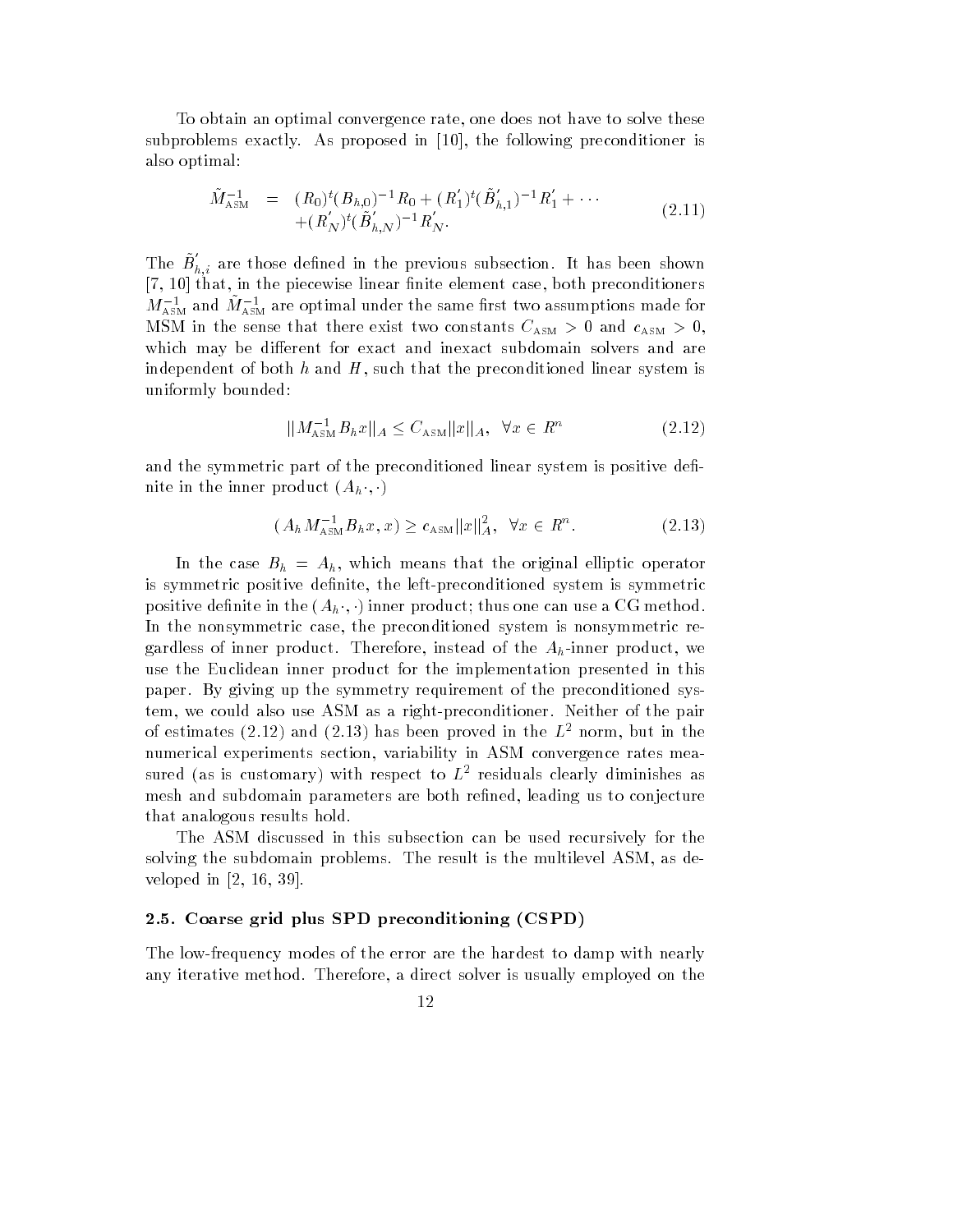coarse grid, as in multigrid methods. In the case of nonsymmetric problems, it is even more important to employ a direct coarse grid solver. Based on this observation, it is proved in [38] that a good preconditioner for  $B_h$  can be constructed by combining a properly weighted coarse-grid matrix, obtained by discretizing the original nonsymmetric elliptic operator, and some local symmetric positive definite matrices, obtained by discretizing the symmetric positive definite part of the elliptic operator. Other methods making special use of the coarse-grid matrix can also be found in  $[3, 37]$ .

For a symmetric, positive definite elliptic problem, many good preconditioners are available. Supplemented by an additional coarse-mesh preconditioner, they may become good, sometimes optimal, preconditioners for nonsymmetric problems, as shown in  $|o\circ|$ . More precisely, let  $A_h$  be a spectrally equivalent symmetric, positive definite preconditioner for  $A_h$ , which is in turn the symmetric, positive definite part of  $B_h$ . Then the new preconditioner can be written as

$$
M_{\text{CSPD}}^{-1} = \omega(R_0)^t (B_{h,0})^{-1} R_0 + (\tilde{A}_h)^{-1}, \qquad (2.14)
$$

where  $\omega > 0$  is a balancing parameter. In this paper, the symmetric, positive dennite preconditioner  $(A_h)$  – is taken as the symmetric, positive dennite additive Schwarz preconditioner. For  $i = 0, \dots, N$ , we denote by  $A_{h,i}$  an  $n_i \times n_i$  matrix that corresponds to the discretization of the second-order terms of  ${\mathcal L}$  in  $\Omega_i$  with homogeneous boundary conditions. Then, we have

$$
(\tilde{A}_h)^{-1} = (R_0)^t (A_{h,0})^{-1} R_0 + (R'_1)^t (A'_{h,1})^{-1} R'_1 + \cdots + (R'_N)^t (A'_{h,N})^{-1} R'_N.
$$
\n(2.15)

To obtain the optimal  $\omega$ , one needs to know, in some sense, how good the preconditioner  $(A_h)$  – is. In our numerical experiments, which use  $(2.15)$  in (2.14), the choice of  $\omega = 1.0$  is acceptable. The issue of finding the optimal  $\omega$  in the general case is not fully understood, but seems not to be critical.

The coarse-grid-plus-SPD-preconditioner (CSPD) method was analyzed in [38]. Suppose that the minimal and maximal eigenvalues of the preconditioned symmetric, positive definite part  $(A_h)$  -  $A_h$  are  $\lambda_0$  and  $\lambda_1$ . Then, if the coarse-mesh size,  $H$ , is fine enough, there exists a constant  $\omega$ , depending on  $\lambda_0$  and  $\lambda_1$ , such that  $M_{\text{CSPD}}$  is an optimal preconditioner for  $B_h$  in the  $(A_h^*, \cdot)$  finner product. That is, there exist constants  $C_{\text{CSPD}} > 0$  and  $c_{\text{CSPD}} > 0$  such that

$$
||M_{\text{CSPD}}^{-1}B_h x||_A \le C_{\text{CSPD}} ||x||_A, \ \forall x \in R^n \tag{2.16}
$$

and

$$
(A_h M_{\text{CSPD}}^{-1} B_h x, x) \ge c_{\text{CSPD}} \|x\|_A^2, \ \forall x \in R^n. \tag{2.17}
$$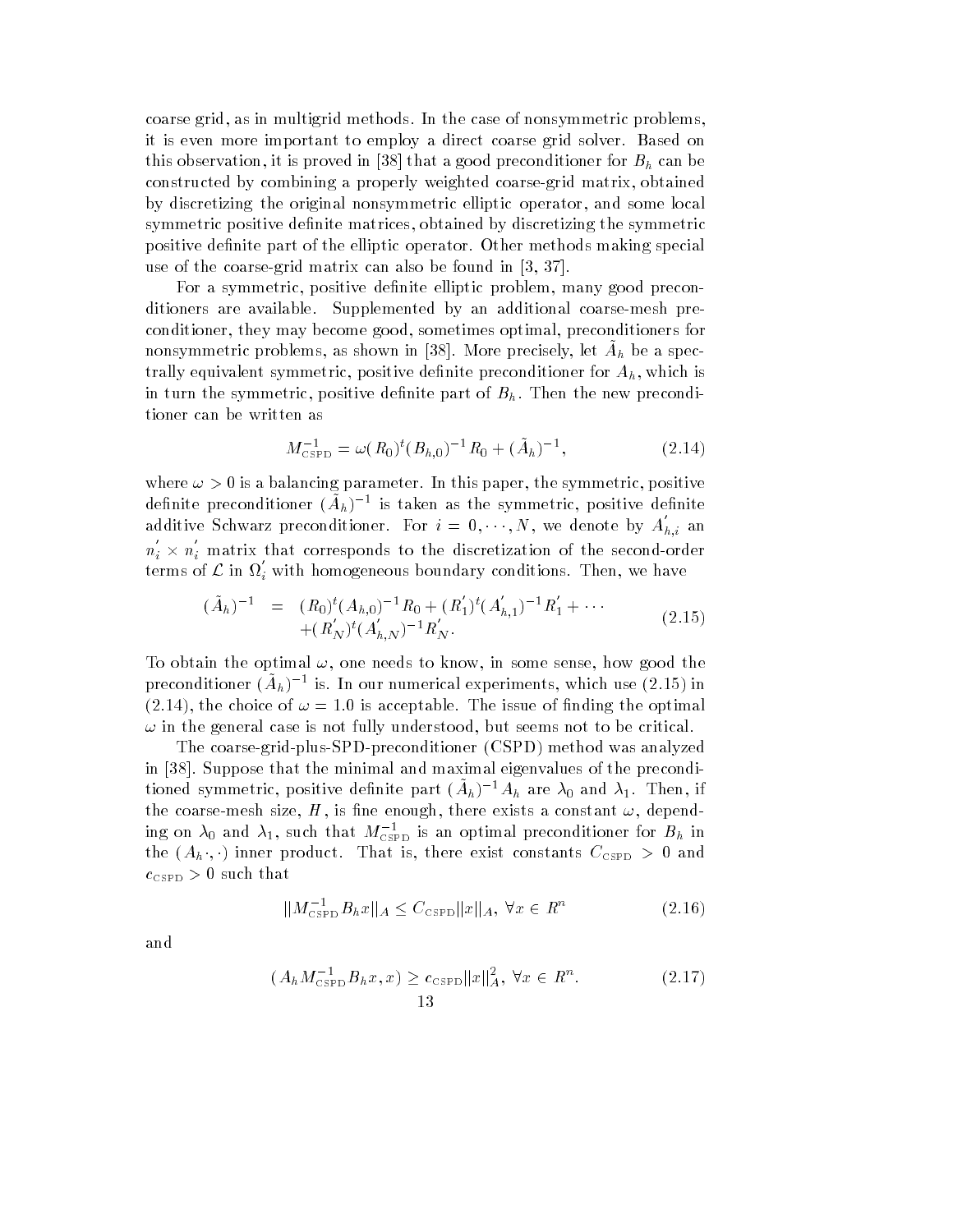It is clear that if  $(A_h)$  – is an optimal preconditioner for  $A_h$ , which means that both independent of the then the matrix are in the matrix with such and then with such and  $\frac{1}{2}$ also independent of - and - and - and - and - and - and - and - and - preconditioned nonsymmetric system is independent of  $h$  and  $H$ .

Although the analysis given in [38] holds only in the  $A_h$  inner product, and it is not known whether results similar to  $(2.16)$  and  $(2.17)$  hold in the Euclidean inner product, we again mention that all error and residual measurements behind table  $\ell$  and Figure  $\ell$  are in  $L^+$ .

## - Tile algorithms GK
GK

The tile algorithm, proposed in [22], is designed especially for two-dimensional nonsymmetric problems and can be characterized as a nonoverlapping, multiplicative method. Numerical experiments indicate that the method converges at a rate that deteriorates logarithmically in the fine-mesh parameter, with the coarse-mesh size fixed. This method has been tested for a large class of linear and nonlinear problems on various parallel machines [23]. Our tables include results labeled GK90 and GK91.

The GK90 preconditioner is

$$
M_{\rm GK}^{-1} = \left( \begin{array}{cc} B_{II} & B_{IE} & B_{IC} \\ & T_{EE} & B_{EC} \\ & & B_{h,0} \end{array} \right)^{-1} \left( \begin{array}{cc} I & & \\ & I & \\ & & W_E & W_C \end{array} \right), \tag{2.18}
$$

where the matrix  $T_{EE}$  is the so-called tangential interface preconditioner. a block diagonal matrix in which each block corresponds to the interface between a pair of neighboring subdomains. The coefficients of each block can be obtained by the usual three-point discretization of the "tangential" part is underlying differential particles in the set of terms that is the set of the set of the set of the set remain when the operator is expressed in terms of local tangential and nor mal derivatives and all normal derivatives are then dropped. The matrices  $W_E$  and  $W_C$  define a so-called ramp-weighted averaging method used to modify the right model side of the coarse mesh problem involving Bh-United Bh-U is diagonal with all positive elements, all elements of  $W_E$  are nonnegative. and their rows together sum to unity A detailed description can be found in [22].

To perform the triangular solve, one needs three sequential steps: solution of a coarse mesh problem with a locally averaged right-hand side; solution of the interface problems with right-hand sides updated by the boundary values provided by the coarse grid solution and solution of the interior problems with right-hand sides updated by the boundary values provided by the coarse grid and interface solutions. Note that the second and third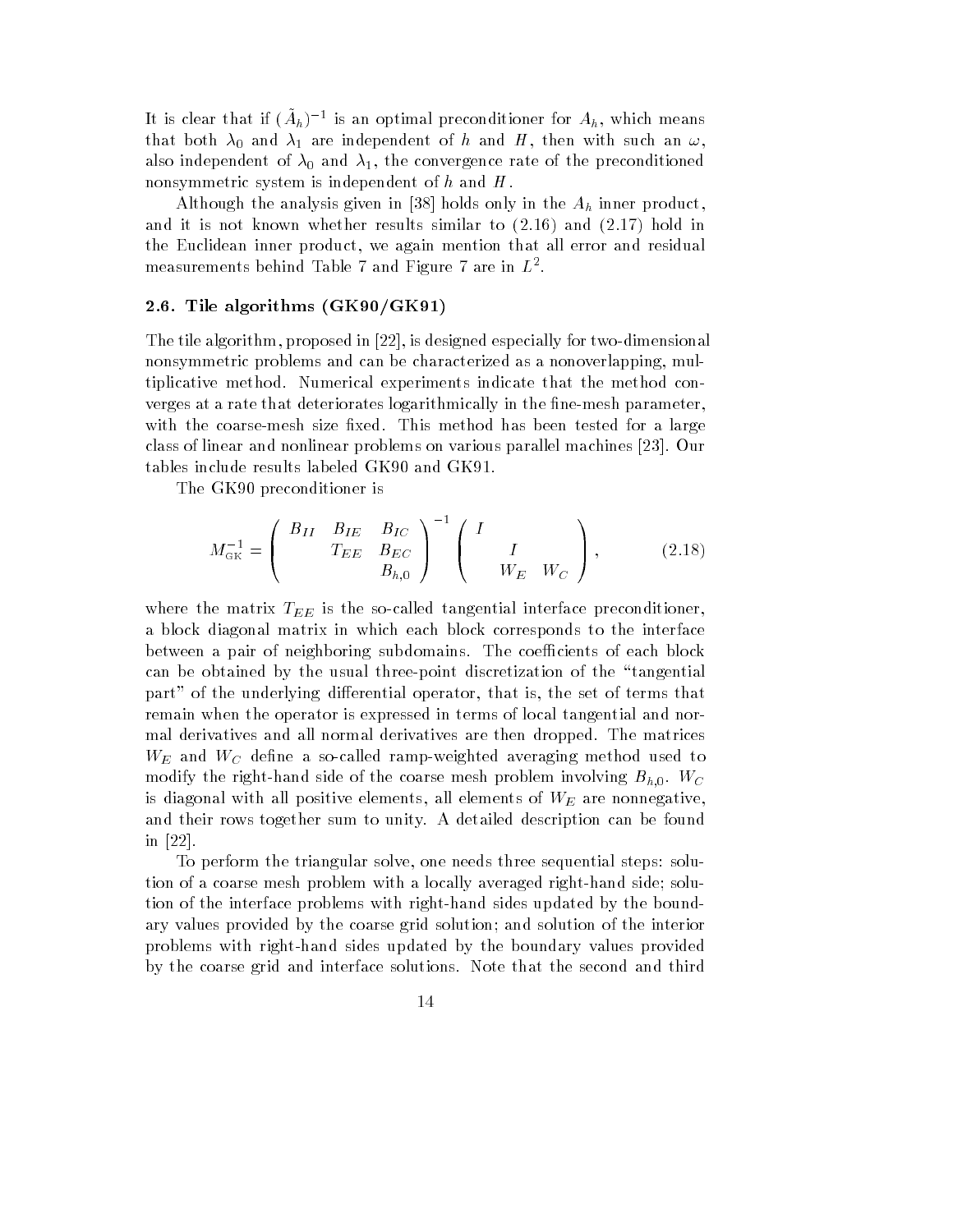steps are composed of completely independent subtasks on each interface and subdomain

It is observed in [22] that some additional saving can be achieved if  $M_{\rm GK}^{-1}$ is used as a right-preconditioner, because then a simple calculation shows that

$$
B_h M_{\rm GK}^{-1} = \left( \begin{array}{ccc} I & 0 & 0 \\ * & * & * \\ * & * & * \end{array} \right) \left( \begin{array}{ccc} I & & \\ & I & \\ & & W_E & W_C \end{array} \right),
$$

where  $*$  denotes a nonzero block. The identity block row means that  $O(n^{-2})$ of the unknowns in the Krylov vectors can go untouched (except for scaling) throughout the entire solution process until the preconditioning is unwound in the final step, after the interface and crosspoint values have converged. Since  $B_{II}^-$  is needed to advance the solution on these separator sets, we cannot escape solving subdomain problems, but substantial arithmetic work is saved

A more recent tile algorithm  $(GK91)$  incorporates an additional refinement. The right-hand side of each interface problem is modified prior to its solution using  $T_{EE}$  to include an approximation to the nontangential terms of the PDE on the interface. These terms are formed from bivariate interpolation of the coarse-mesh solution, quadratic normal to the interface and linear tangential to it. As is apparent from the tables to follow, the additional sequential stage can have a substantial impact on the convergence rate of the tile algorithm without any additional subdomain solves per iteration The extra communication required, relative to GK90, is all of near-neighbor type

The GK91 preconditioner, written out in factored form, is

$$
M_{gK}^{-1} = \left(\begin{array}{ccc} B_{II} & & \\ & I & \\ & & I \end{array}\right)^{-1} \left(\begin{array}{ccc} I & B_{IE} & B_{IC} \\ & I & \\ & & I \end{array}\right) \left(\begin{array}{ccc} I & & \\ & & I & \\ & & & I \end{array}\right)^{-1}
$$

$$
\left(\begin{array}{ccc} I & & & \\ & I & [B_{EC} - N_{EC}] \\ & & I & \\ & & & B_{h,0} \end{array}\right)^{-1} \left(\begin{array}{ccc} I & & \\ & I & \\ & & W_E & W_C \end{array}\right).
$$

The normal derivative corrections are in the  $N_{EC}$  term. The three sequential solves shown are optionally followed by a relaxation step for the crosspoints on the fine-grid.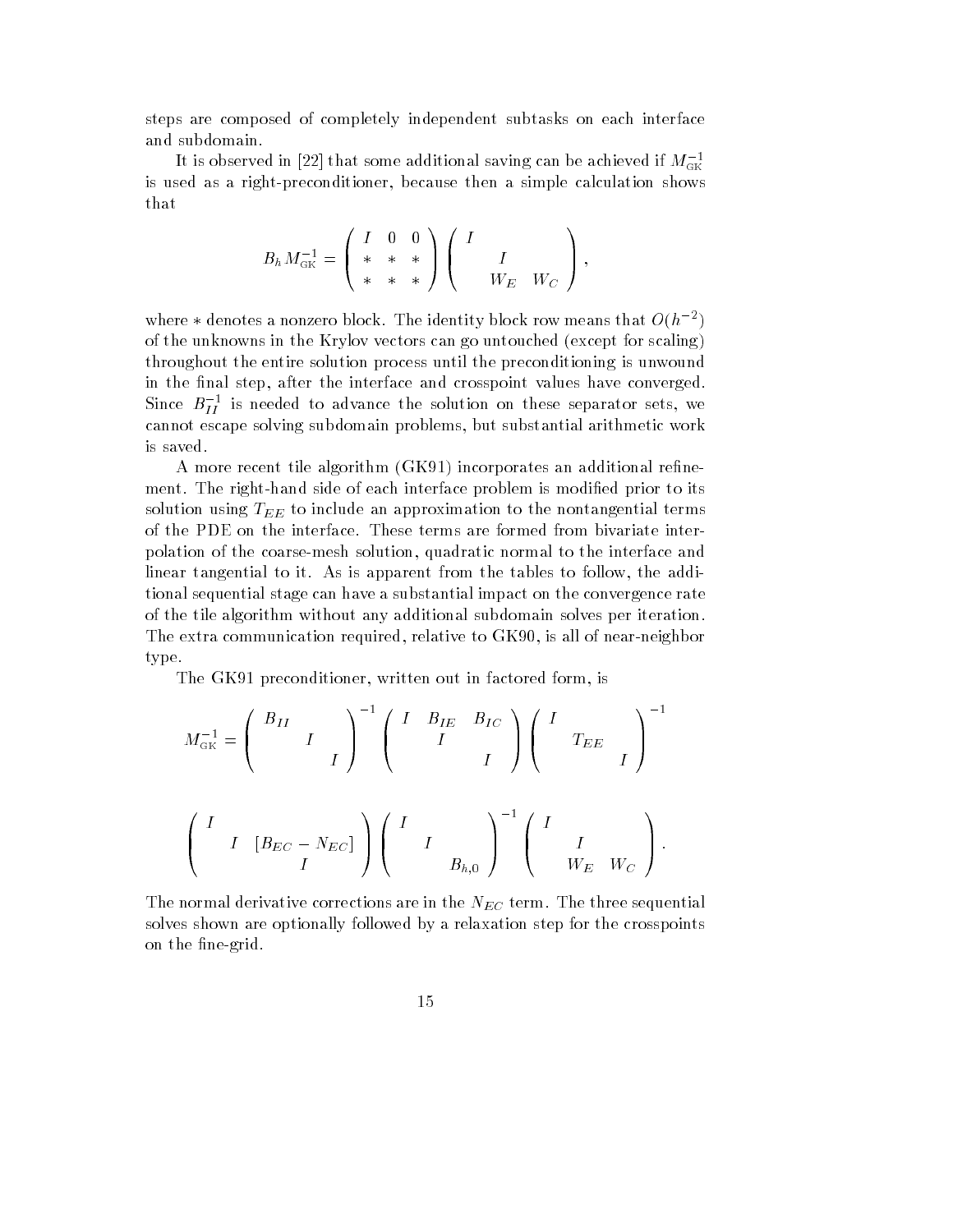## -definition algorithm  $\mathcal{L}(\mathbf{S})$  and  $\mathcal{L}(\mathbf{S})$  algorithm CGK algorithm CGK algorithm CGK algorithm CGK algorithm CGK algorithm CGK algorithm CGK algorithm CGK algorithm CGK algorithm CGK algorithm CGK algorithm C

The CGK algorithm, developed in [9], was motivated by the tile algorithm of and also the iterative substructure substructuring algorithm of  $\mathbb{F}_2$  , which also distribute the interest ences relative to the tile algorithms are that it needs an extra set of interior solves and that the interface and interior solves are made independent of the coarse-grid problem. The first allows a proof of near-optimal convergence rate and the second o-ers more exible parallelization When solving a highly nonsymmetric problem, one must use a coarse grid that is often too large to be handled by a single processor or solved redundantly in each processor. The independence of the coarse-grid problems from the others makes it possible to solve the coarsegrid problem on a collection of MIMD processors while other processors perform interface and interior problems in parallel

The ma jor di-erence between CGK and the BPSI algorithm for SPD systems is that the coarse-grid solve depends sequentially on the interface and interior solves in BPS-I. The price for the extra parallelism in CGK is that the convergence bound suppose the convergence of  $\{ \bullet \}$  and  $\{ \bullet \}$  if  $\{ \bullet \}$  as seen below

The nearly optimal, nonoverlapping, partly additive, partly multiplicative CGK method can be expressed as

$$
M_{\text{c}gK}^{-1} = (R_0)^t B_{h,0}^{-1} R_0 +
$$
  
\n
$$
\begin{pmatrix} B_{II}^{-1} + B_{II}^{-1} B_{IE} K_{EE}^{-1} B_{EI} B_{II}^{-1} & -B_{II}^{-1} B_{IE} K_{EE}^{-1} & 0 \\ -K_{EE}^{-1} B_{EI} B_{II}^{-1} & K_{EE}^{-1} & 0 \\ 0 & 0 & 0 \end{pmatrix},
$$
 (2.19)

where  $K_{EE}$  is a block diagonal matrix, and each block corresponds to an interface. In our current implementation, every block in  $K_{EE}$  has the form of the square root of the negative onedimensional Laplacian along the in terface, with size equal to the number of interior interface nodes. There are other possibilities for  $K_{EE}$  (see, e.g., [12]) which better adapt the preconditioner to nonsymmetric and variable coefficient problems.

To form the action of  $M_{\rm CGK}u_h$ , one needs to solve a coarse-grid problem and, at the same time, solve sequentially three sets of subproblems: a first set of independent interior problems, a set of independent interface problems. and another set of interior problems

This algorithm is analyzed in  $[9]$  for a piecewise linear finite element discretization in  $R^-$ . The convergence rate degenerates logarithmically with the grid size. More precisely speaking, there exists a small positive constant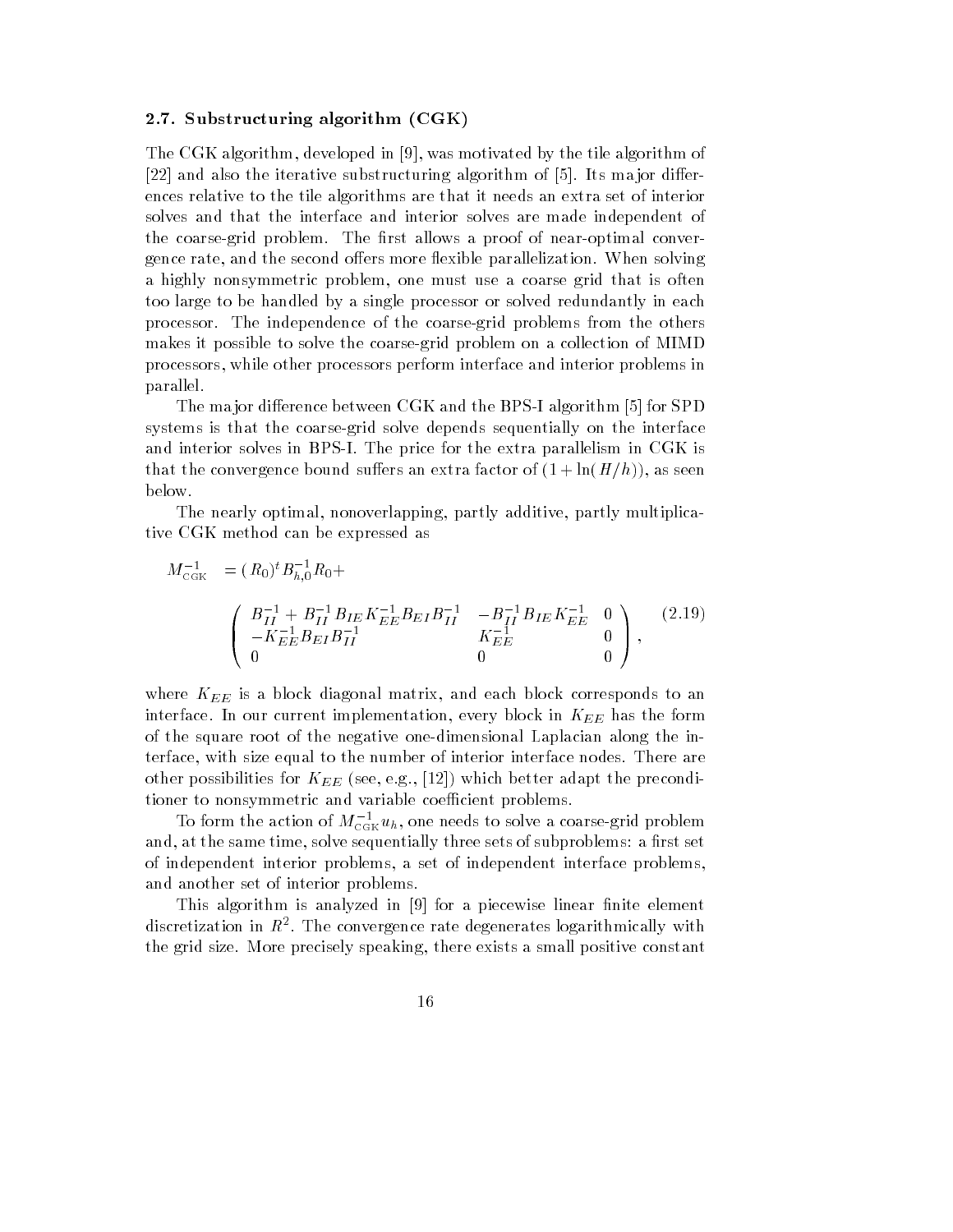The *sequential stages* of the algorithms as well as BPS(I)

|             |  |  | MSM ASM CSPD GK CGK BPS(1) |
|-------------|--|--|----------------------------|
| $J+1$ $J+1$ |  |  |                            |

 $\mathbf{v}$  such that if  $\mathbf{v}$  if  $\mathbf{v}$  if  $\mathbf{v}$  if  $\mathbf{v}$  if  $\mathbf{v}$  if  $\mathbf{v}$  if  $\mathbf{v}$  if  $\mathbf{v}$  if  $\mathbf{v}$  if  $\mathbf{v}$  if  $\mathbf{v}$  if  $\mathbf{v}$  if  $\mathbf{v}$  if  $\mathbf{v}$  if  $\mathbf{v}$  if  $\mathbf{v}$  if  $\mathbf{v}$ 

$$
H(1+\ln(H/h)^3) \leq H_0
$$

holds, then one has

$$
||M_{\text{C}GK}^{-1}B_hx||_A \le C_{\text{C}GK}||x||_A, \,\forall x \in R^n
$$
\n(2.20)

and

$$
(A_h M_{\text{CGK}}^{-1} B_h x, x) \ge c_{\text{CGK}} / (1 + \ln(H/h)^3) ||x||_A^2, \ \forall x \in R^n,
$$
 (2.21)

where  $C_{\text{CGK}}$  and  $c_{\text{CGK}}$  are positive constants independent of H and h but possibly dependent on H-Q+ H-+ was also proved that if the matrix Bh is the matrix  $B$  if the symmetric positive denite then the estimates are independent of H- in others words the coarse grid does not not no be a minimum to be the subcase

## Parallelism and Complexity Analysis

In this section, we discuss some the issues of parallelism and parallel arithmetic complexity of the algorithms described in the preceding section

A natural measure of the parallelism of an algorithm is the number of sequential stages it contains Normally parallelization can be accomplished only within each stage and not between the stages, which act as synchronization points The counts of sequential stages for the six preconditioner algorithms introduced in the preceding section, as well as for the  $BPS(I)$ algorithm of  $[5]$ , are summarized in the Table 1.

For convenience in providing a simplified parallel complexity analysis, focusing only on computer architecture-independent factors, we begin with the assumption that each subdomain is undivided in the mapping onto pro cessors. Furthermore, we assume that all interior problems, defined on any unextended substructures, are of relatively the same size and require  $t_I$  unit time (or number of arithmetic operations) to solve. Of course,  $t_I$  depends not only on how many unknowns each subregion has but also on the method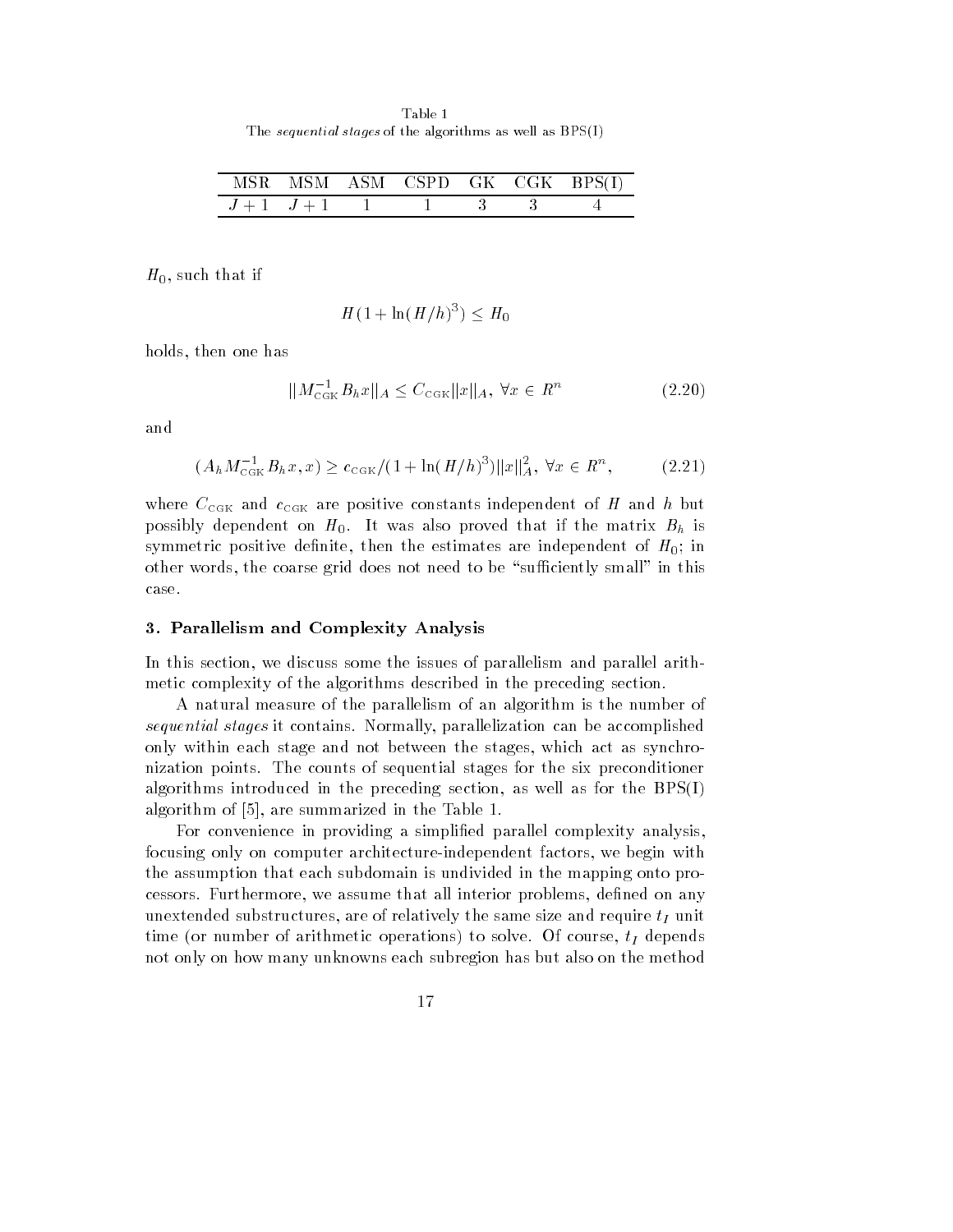used to solve the interior problem. Similarly, we denote by  $t_I$  the time required for the interior problems on extended subregions,  $t_C$  for the crosspoint problem,  $t_E$  for each interface problem.

Let  $\rho_{ovlp}$  denote the overlapping factor, which is defined as the ratio of the number of protruding h-level grid points in  $\Omega_i$  relative to the number of h-level grid points on a side of  $\Omega_i$ . If we assume that the complexity of the subdomain solve is proportional to leading order to the  $\gamma$ th power of the number of gridpoints, then, approximately,

$$
t_I' = (1 + 2\rho_{ovlp})^{\gamma d} \cdot t_I,
$$

Here,  $d$  (= 2 or 3) is the dimension of the problem, and a uniform overlap is assumed in all directions. We are able to recommend a small  $\rho_{\it ovlp}$  in practice, corresponding to just one or two fine mesh cells, but we include examples below that use  $50\%$  overlap, implying that every point not on a separator belongs to at least two di-erent interiors

The interface arithmetic complexity  $t_E$  can usually be ignored compared with  $t_I$  or  $t_C$ , at least for two-dimensional problems. The times  $t_I$  and  $t_C$ depend heavily on what kind of solver being used. For example, if each interior di-erential operator is approximated by a constant times the Laplacian a uniform grid is used on the square subregion and the matrix is suitably preprocessed, then the work of the FFT-based fast Poisson solver is approximately

$$
t_I = O((n/N)\log_2(n/N)),
$$

where the term  $n/N$  corresponds approximately the number of h-level grid points in  $\Omega_i$ . Sometimes a multiple of the Laplacian is not good enough to approximate the interior matrix and then the original matrix may be used In this case, a more expensive banded direct solver is used and

$$
t_I = O((n/N)^{(2-1/d)}).
$$

Other, more efficient solvers for the interior problems have been developed. For example, a few cycles of multigrid or a few Gauss-Seidel iterations perform well for some test problems, as in  $[2]$  or  $[33]$ .

The crosspoint matrix is usually obtained by discretizing the original di-erential equation Using an approximate operator in this case usually results in large iteration counts for our nonsymmetric problems, for reasons that are not yet explained theoretically A banded direct solver for the crosspoint system needs approximately

$$
t_C = O(N^{(2-1/d)}).
$$
18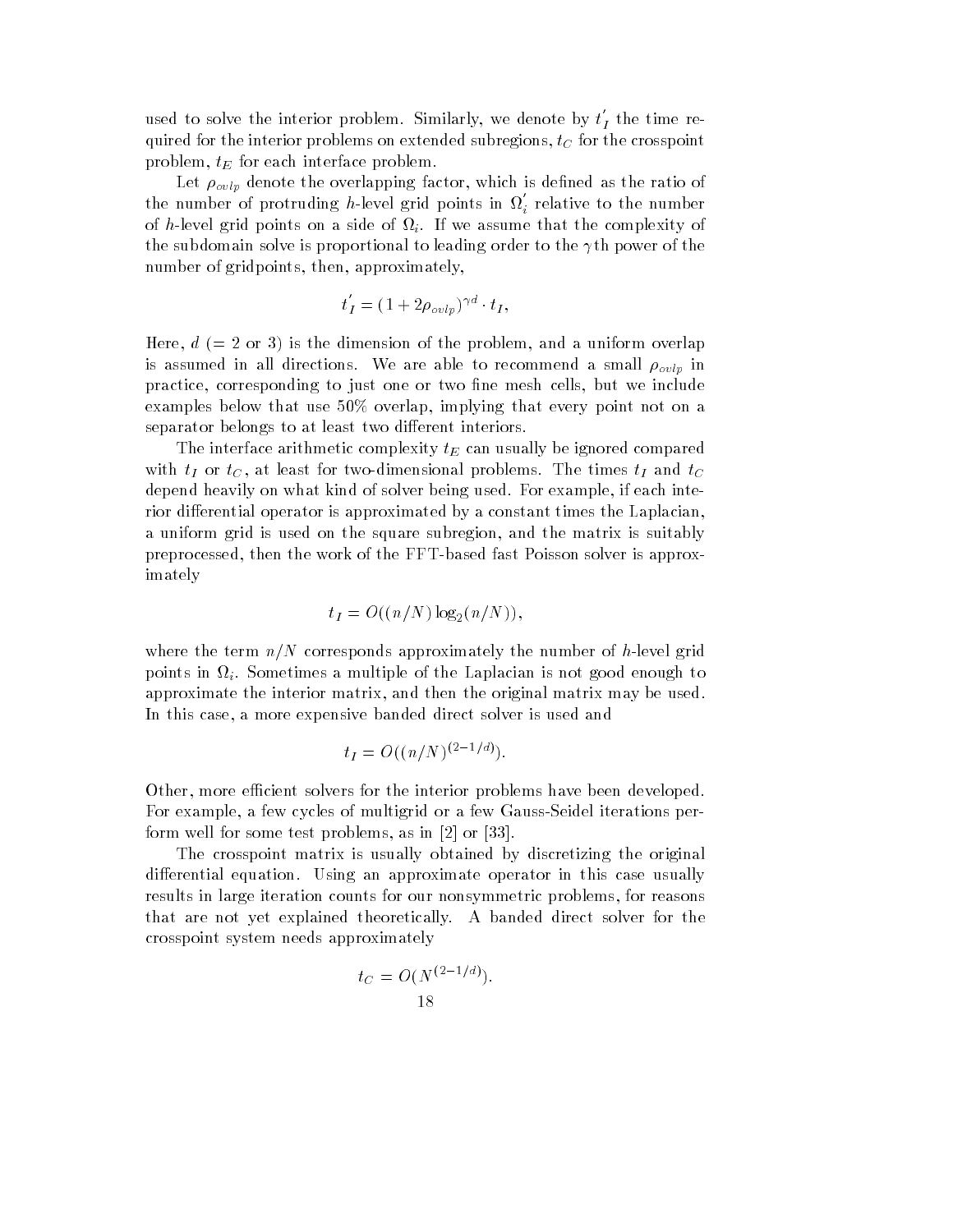For  $i\neq 0,$  the actions of the restriction and extension operators  $R_i,\,R_i,$  $(R_i)^t$ , and  $(R_i)$  on vectors do not involve any arithmetic operations. This is not the case for the coarse-grid problem. If one uses the piecewise linear interpretation based on the coarsemesh triangulation shown for  $\mathcal{M}$  . In the color  $\mathcal{M}$ rigure 2, then the cost of applying  $R_0$  and  $(R_0)^\circ$  is approximately on. Other restriction and extension operators, such as those usually used in multigrid methods may also be applied we denote by the number of arithmetic by t-the number of arithmetic by t-the number of arithmetic by t-the number of arithmetic by t-the number of arithmetic by t-the number of arithmetic by toperations for applying the coarse grid interpolation operator

In the tile algorithms a ramp-weighted averaging method is used to calculate the right-hand-side of the coarse-mesh problem at each GMRES iteration. This method uses the fine-mesh values only on the interfaces. Approximately  $t_{0,\text{GK}} \equiv 4N\sqrt{n/N}$  flops are needed. In GK91 an comparable additional number of flops are needed to adjust the right-hand sides of the interfacial systems with the non-tangential corrections. Neither form of the tile algorithm requires an  $O(n)$  interpolation from the crosspoint to the subdomain interior degrees of freedom, or back again.

The complexity of the GMRES method was analyzed in [32]. Since we consider and very the very possed there actions action the discretization of the action of the action of the a sti-ness matrix on a given vector requires approximately n ops In the sequential case, I steps of GMRES require  $I(I+2)n + I(5n)$  multiplications. For simplicity, we identify the number of flops with the number of multiplications. The parallel arithmetic complexity of GMRES, with  $p$  processors. is then approximately

$$
C_{\text{GMRES}}(I, p) = I(I+1) \left(\frac{n}{p} + \log_2(p)\right) + I\frac{n}{p} + I\frac{5n}{p},
$$

where the term  $I(I+1)(\frac{1}{p} + \log_2(p))$  is from the dot products and DAAP is of the Gram-Schmidt process, the term  $\frac{1}{p}I$  from the forming of the new approximate solution after I steps are complete, and  $\frac{1}{p}$ I from the matrixvector multiply

The parallel arithmetic complexity is estimated in Table 2 for  $p$  equal to the number of subproblems and in Table 3 for  $p$  less than the number of subproblems

It is also important to consider the parallel communication complex ity, though its impact is architecture dependent. Whether the sequential stages of Table 1 are enforced by barriers or by the arrival of data, they contribute a term proportional to the message latency of the multiprocessor The global inner products and matrix-vector products of GMRES also add latency terms. In addition, an amount of data proportional to  $\sqrt{n/N}$  and the discrete width of the overlap must be communicated in both directions over each boundary at least once in each preconditioner application. Finally,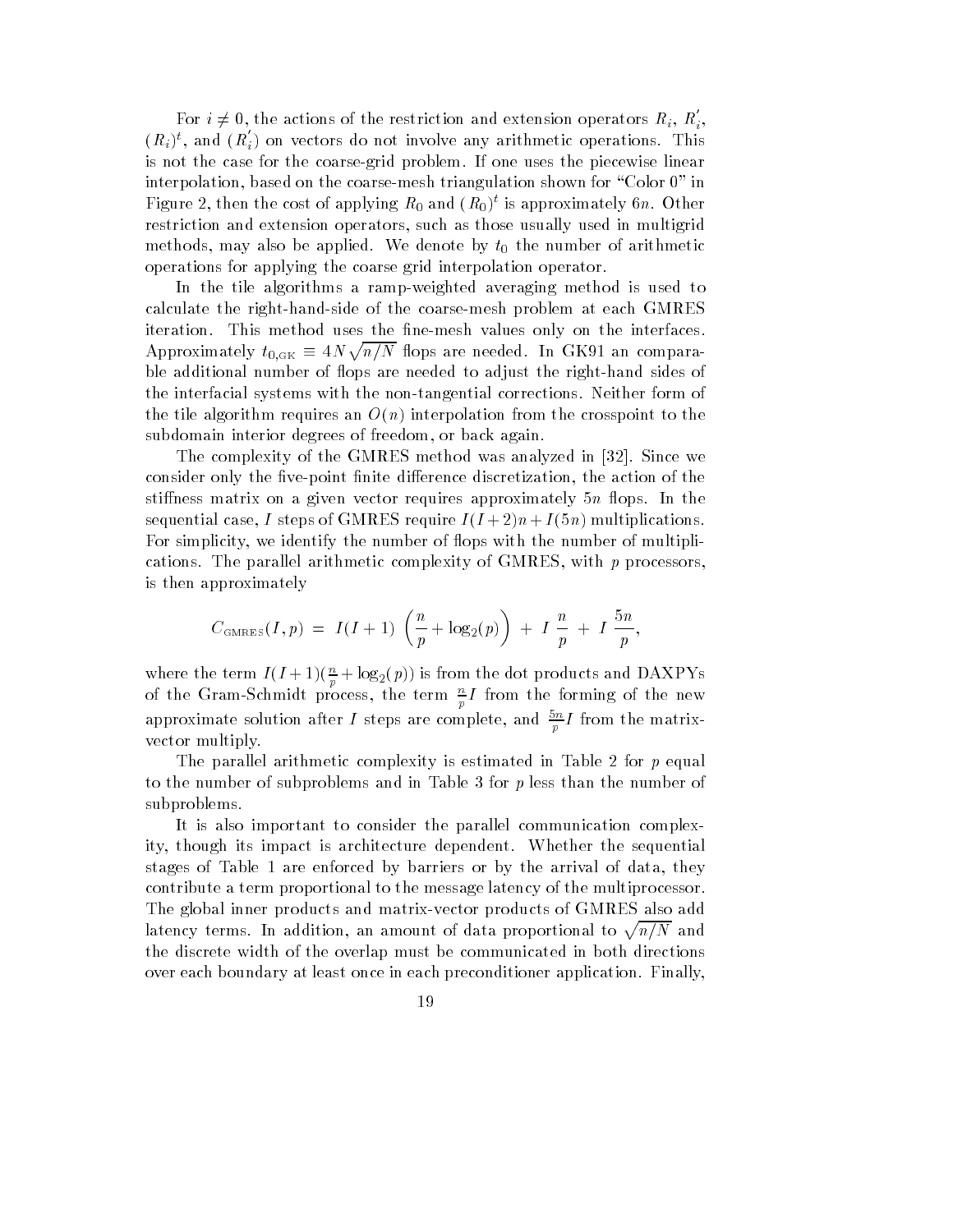Table The parallel complexity of the algorithms with the number of processors  $p$  equal to the number of subproblems

| Method      | Number of iterations | Total flops                                                                          |
|-------------|----------------------|--------------------------------------------------------------------------------------|
|             | $l =$                | $p =$ number of subproblems                                                          |
| MSR         | O(1)                 | $I\left(Jt_{I}^{'}+t_{C}+\frac{t_{0}}{p}\right)+5\frac{n}{n}$                        |
| MSM         | O(1)                 | $C_{\text{GMRES}}(I, p) + I \left( Jt_I' + t_C + \frac{t_0}{n} \right)$              |
| <b>ASM</b>  | O(1)                 | $C_{\text{GMRES}}(I, p) + I\left(\max\{t'_I, t_C\} + \frac{t_0}{n}\right)$           |
| <b>CSPD</b> |                      | same as ASM                                                                          |
| GK.         |                      | $C_{\text{GMRES}}(I, p) + I\left(t_I + t_C + t_E + \frac{t_{0,\text{GK}}}{n}\right)$ |
| CGK         | $O(1 + \ln(H/h))^3$  | $C_{\text{GMRES}}(I, p) + I \left( \max\{2t_I + t_E, t_C\} + \frac{t_0}{n} \right)$  |

Table

The parallel complexity of the algorithms with the number of processors  $p$  less than the number of subproblems

| Method | Total flops                                                                                                 |
|--------|-------------------------------------------------------------------------------------------------------------|
|        | $p <$ number of subproblems                                                                                 |
| MSR.   | $J\frac{(N/J) t_I}{r} + t_C + \frac{t_0}{r}$                                                                |
| MSM    | $C_{\text{GMRES}}(I, p) + I\left(J\frac{(N/J) i_I}{p} + t_C + \frac{t_0}{p}\right)$                         |
| ASM    | $C_{\text{GMRES}}(I, p) + I\left(\max\{\frac{Nt_I}{p}, t_C\} + \frac{t_0}{p}\right)$                        |
| CSPD   | same as ASM                                                                                                 |
| GК     | $C_{\text{GMRES}}(I, p) + I\left(\frac{Nt_I}{p} + t_C + \frac{2Nt_E}{p} + \frac{t_{0,\text{GK}}}{p}\right)$ |
| CGK    | $\left[\max\{2\frac{Nt_I}{p} + \frac{2Nt_E}{p}, t_C\} + \right]$<br>$t_{0}$<br>$C_{\text{GMRES}}(I,p)+I$    |

the global coarse grid problem constitutes (either in its setting up or in its solution) a communication bottleneck. For an extended discussion of the parallel communication complexity of domain decomposition algorithms for two-dimensional problems, see  $[21]$ .

# 4. Numerical Experiments

In this section, we present some numerical results obtained by applying the aforementioned algorithms to

$$
\begin{cases}\n\mathcal{L}\mathbf{u} = f \quad \text{in} \quad \Omega \\
\mathbf{u} = 0 \quad \text{on} \quad \partial\Omega,\n\end{cases} (4.1)
$$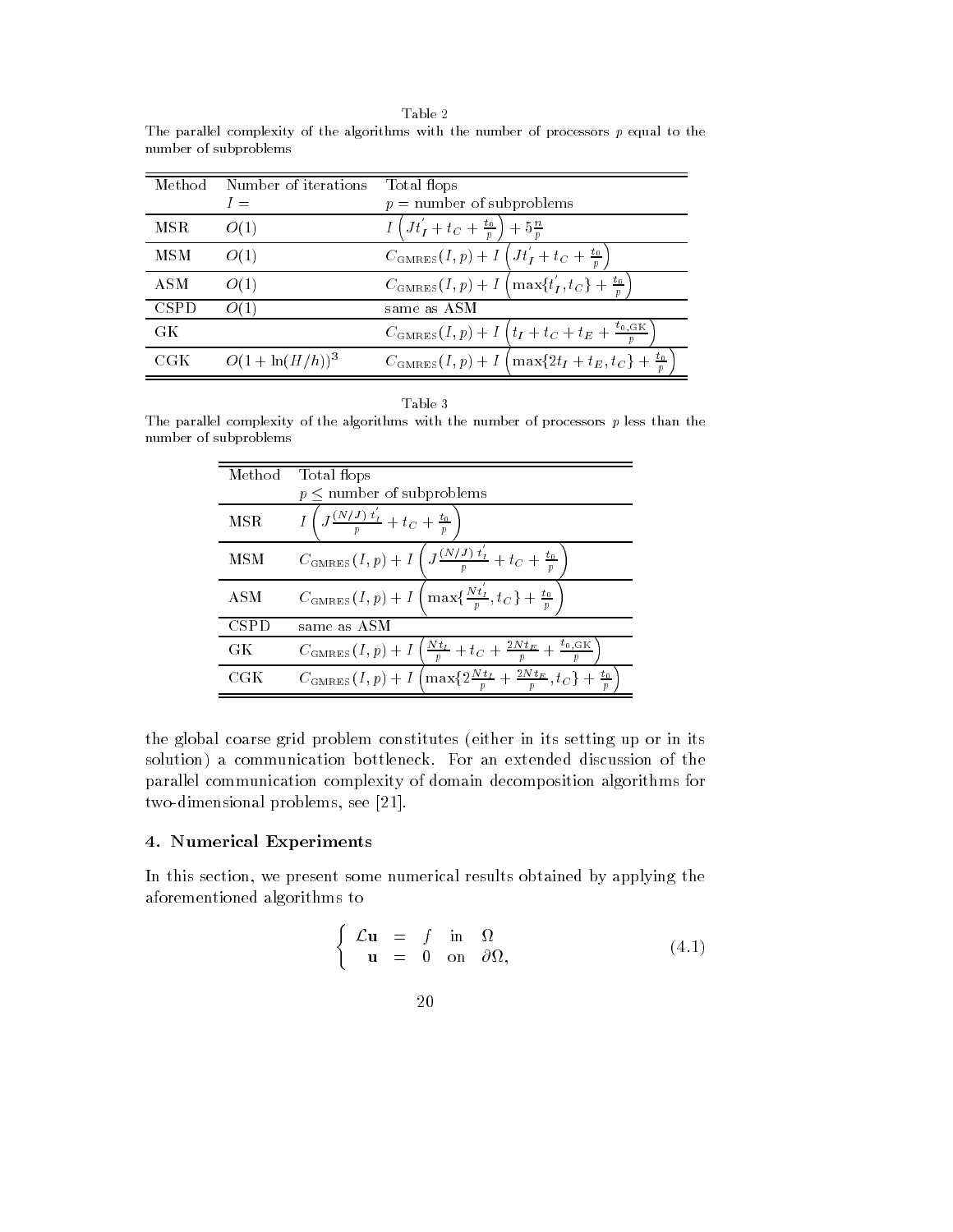where different elliptic operators L will be specified and  $\Omega = [0, 1] \times [0, 1]$ . In all cases, the exact solution  $\mathbf{u} = e^{-s} \sin(\pi x) \sin(\pi y)$ , and f can thus be set accordingly.

The unit square is subdivided into two-level uniform meshes, with  $h$ and  $H$  representing the fine- and coarse-mesh sizes. The elliptic operator is the discretized by the usual vertex of the usual vertex or upwind discretized discretized and over both meshes. The full GMRES method, without restarting, is used for all of the left-preconditioned linear systems (except for MSR) in the usual Euclidean norm with zero initial guess The stopping criterion is the reduction of the initial (preconditioned) residual by five orders of magnitude in the  $L^2$  norm, namely

$$
(r_k, r_k)^{1/2} \le 10^{-5} (r_0, r_0)^{1/2},
$$

where  $r_k = M^{-1}(f_h - B_h u_h^k)$ , for  $k \geq 0$ , and  $M^{-1}$  is one of the preconditioners discussed previously

We remark that this stopping criterion is preconditioner dependent. Let  $e_k = \mathbf{u} - u_h^*$  be the true error. The preconditioned residual  $r_k = M - Bh e_k$ reflects the true error only if the preconditioner is so strong that both

$$
\|(M^{-1}B_h)^{-1}\|_{L^2}\,\,\text{and}\,\,\|M^{-1}B_h\|_{L^2}\quad.
$$

are close to order one. From the finite element theory associated with most of the methods, this is true asymptotically in H and h if the  $L^2$  norm is replaced by the energy norm  $\|\cdot\|_A$ . To see whether this is so in the range of mesh, subdomain, and problem parameters in our experiments, we take advantage of the exact solution to complement the residual-based iteration count data of Tables 4 through 7, with plots of the true error as a function of iteration index in Figures 3 through 7. We point out some cases in which monitoring the residual does not give a complete picture of the relative quality of different methods use the case of discussions is probably the case that the c for results reported in the literature for nonsymmetric elliptic problems however, in many situations authors have no other practical recourse than to base convergence on (preconditioned) residual.

Incomplete LU (ILU) decomposition  $[29]$  results are shown for zero, one, and two levels of fill  $[35]$ .

Double precision is used throughout. Only machine-independent information, namely, the iteration count and true error as a function of iteration. is presented Throughout this section we use ovlp to denote the size of overlap. That is to say, the distance between the boundaries of an extended  $s$  is a subset of original subsets  $\alpha$  and  $\alpha$  is equal to  $\alpha$  . The original to  $\alpha$  is a subset of  $\alpha$ where it can be up to a factor of  $\sqrt{2}$  greater.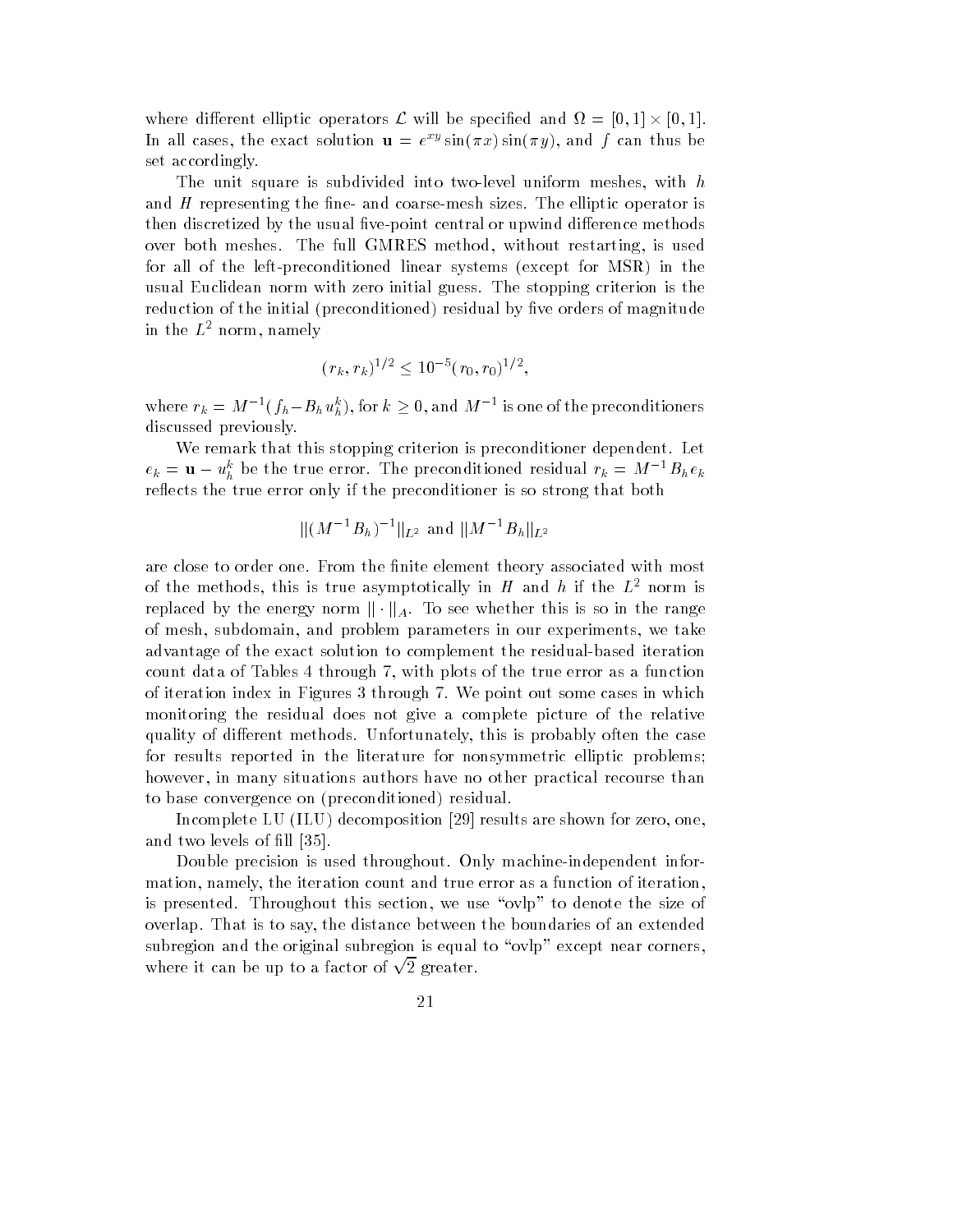

Fig- - The L norm true error reduction of the Poisson equation with <sup>h</sup> and  $H = 1/4$ . "solid x": MSR(ovlp=h); "solid  $+$ ": MSR(ovlp=2h); "solid \* ": MSR(ovlp=4h); solid o mandalarith and mandalar is the mandalarith and the second of the second and the second and the second "dashed \* ": MSM(ovlp=4h); "dashed o ": MSM(ovlp=8h); "dotted x": ASM(ovlp=h); "dotted  $+$ ": ASM(ovlp=2n); "dotted \* ". ASM(ovlp=4n); "dotted o ": ASM(ovlp=8n); dashdot i care dashdot i care a

# 4.1. The Poisson equation

Our first test problem is the Poisson equation

$$
\mathcal{L}u=-\bigtriangleup u
$$

Although this is a symmetric problem, we still use GMRES as the outer iterative method. For symmetric positive definite problems, the iteration matrices of ASM and CGK are symmetric positive definite; therefore, with a suitable inner product, CG is more efficient. The iteration matrices of MSM, MSR, and the tile algorithm are nonsymmetric. CSPD is not designed for such a test problem and therefore is not tested. The iteration counts are given in Table 4. (Entries that would have required overlap greater than  $50\%$ are left blank.) Among all algorithms with small overlap, the MSM takes the least number of iterations. Since MSR does not depend on an outer algebraic iterative method such as GMRES it requires the least amount of computer memory

Within each group of columns sharing a common  $H$ , the iteration counts are constant along diagonals of the table for the overlapping methods (MSR,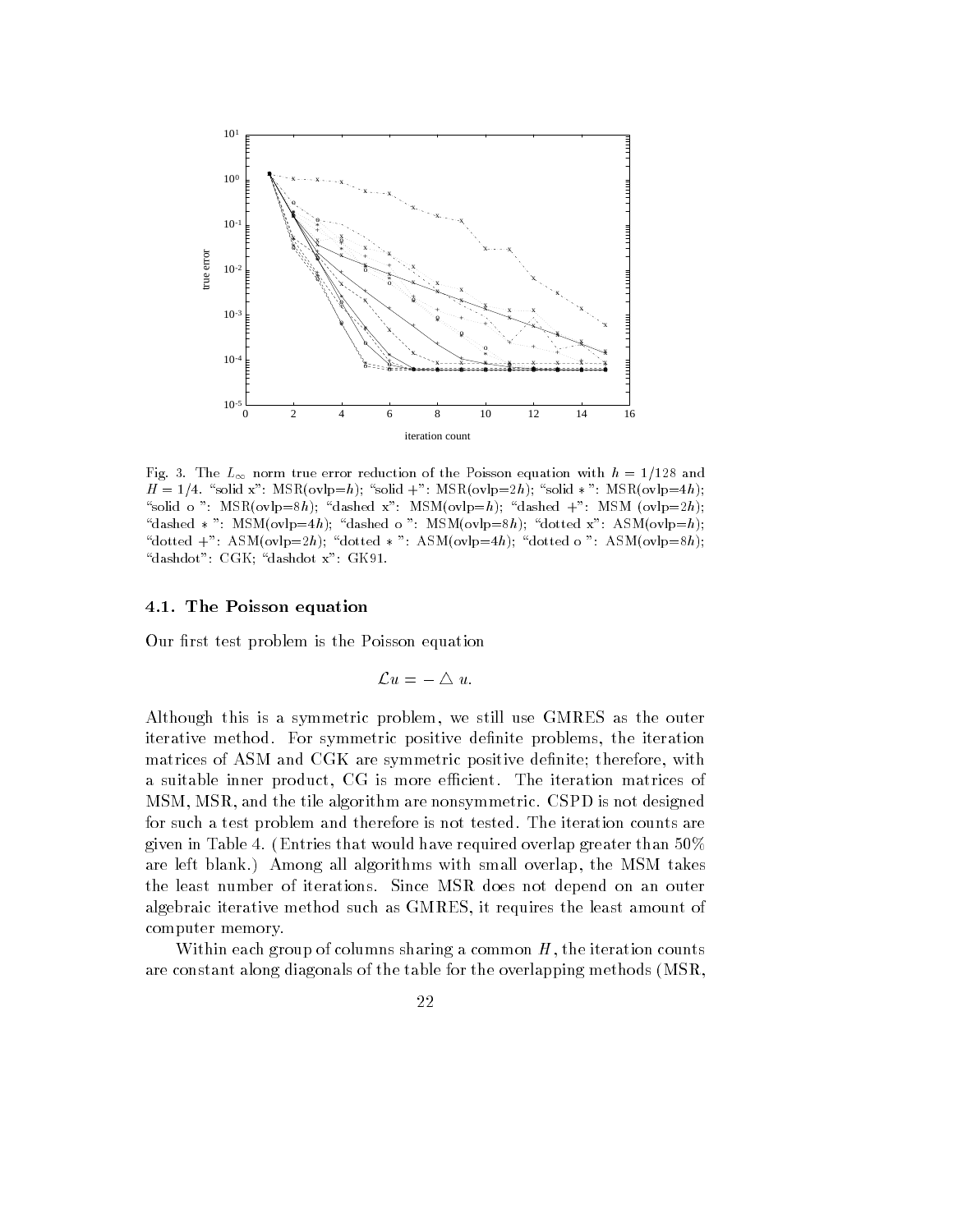Iteration counts for solving the Poisson equation- The overlapping factors for MSR are given as the subscript of iteration numbers- who subscripting corresponding factors for MSM and ASM are the same as that for  $\mathcal{M}$  are the same as that for  $\mathcal{M}$ such as  $(2h)$ , which appears next to the name of each method indicates the size of overlap.

| $h^{-1} =$                            | 32                  | 64                    | 128                   | 32                  | 64                  | 128                       | 64                  | 128                  |
|---------------------------------------|---------------------|-----------------------|-----------------------|---------------------|---------------------|---------------------------|---------------------|----------------------|
| Methods                               |                     | $H = 1/4$             |                       |                     | $H = 1/8$           |                           |                     | $H = 1/16$           |
| MSR(h)                                | $7_{(\frac{1}{8})}$ | $11_{(\frac{1}{16})}$ | $19_{(\frac{1}{32})}$ | $6_{(\frac{1}{4})}$ | $7_{(\frac{1}{8})}$ | $10_{(\frac{1}{16})}$     | $5_{(\frac{1}{4})}$ | $6_{(\frac{1}{8})}$  |
| $\overline{\text{MSR}}(2h)$           | $6_{(\frac{1}{4})}$ | $7_{(\frac{1}{2})}$   | $11_{(\frac{1}{16})}$ | $5_{(\frac{1}{2})}$ | $6_{(\frac{1}{4})}$ | $7_{(\frac{1}{2})}$       | $4_{(\frac{1}{2})}$ | $5_{(\frac{1}{4})}$  |
| $\overline{\text{MSR}}(4h)$           | $5_{(\frac{1}{2})}$ | $6_{(\frac{1}{4})}$   | $7_{(\frac{1}{8})}$   |                     | $5_{(\frac{1}{2})}$ | $\bar{6}_{(\frac{1}{4})}$ |                     | $^{-4}(\frac{1}{2})$ |
| MSR(8h)                               |                     | $5_{(\frac{1}{2})}$   | $6_{(\frac{1}{4})}$   |                     |                     | $5_{(\frac{1}{2})}$       |                     |                      |
| $\overline{\mathrm{M}}\mathrm{SM}(h)$ | 5                   | 6                     | $\overline{7}$        | 4                   | 4                   | 5                         | 3                   | 3                    |
| MSM(2h)                               | 5                   | 5                     | 6                     | 4                   | 4                   | 4                         | 3                   | 3                    |
| $\overline{\text{MSM}(4h)}$           | 4                   | 5                     | 5                     |                     | 4                   | 4                         |                     | 3                    |
| MSM(8h)                               |                     | 4                     | 5                     |                     |                     | 4                         |                     |                      |
| ASM(h)                                | 11                  | 13                    | 15                    | 10                  | 10                  | 11                        | 9                   | 8                    |
| $\overline{\text{ASM}(2h)}$           | 11                  | 11                    | 13                    | 10                  | 10                  | 10                        | 8                   | 8                    |
| ASM(4h)                               | 10                  | 11                    | 11                    |                     | 10                  | 10                        |                     | 8                    |
| $\overline{\text{ASM}(8h)}$           |                     | 10                    | $11\,$                |                     |                     | 10                        |                     |                      |
| GK91                                  | 14                  | 19                    | 28                    | 9                   | 17                  | 32                        | 9                   | $\overline{16}$      |
| C G K                                 | 12                  | 13                    | 13                    | 12                  | 11                  | 11                        | 10                  | 10                   |

MSM and ASM). The ratio  $\frac{1}{H}$  is the same for each case along a diagonal, as tabulated in parentheses This suggests that the incrementation count depends of  $\mathbb{R}^n$ only on the ratio  $\frac{H}{H}$ , but not on the actual mesh sizes h or H. This observation has recently been proved in

The true error reduction curves corresponding to some entries of the  $H = 1/4$ ,  $h = 128$  column of Table 4 are given in Figure 3. The multiplicative Schwarz preconditioned GMRES with sufficiently large overlap takes the least number of iterations to reduce the initial error to the discretization error. We also note that the curve for the nonoverlapping method CGK is very close to the curve for ASM with the minimum amount of overlap

#### - A nonsymmetric problem

Our second test problem is a nonsymmetric, constant coefficient problem corresponding to a uniform convection skewed at 45 ° to the coordinate axes:

$$
\mathcal{L}u = -\bigtriangleup u + \delta u_x + \delta u_y.
$$

We specify di-erent values for the constant convection strength in Table 5. The first-order terms of the elliptic operator are discretized by two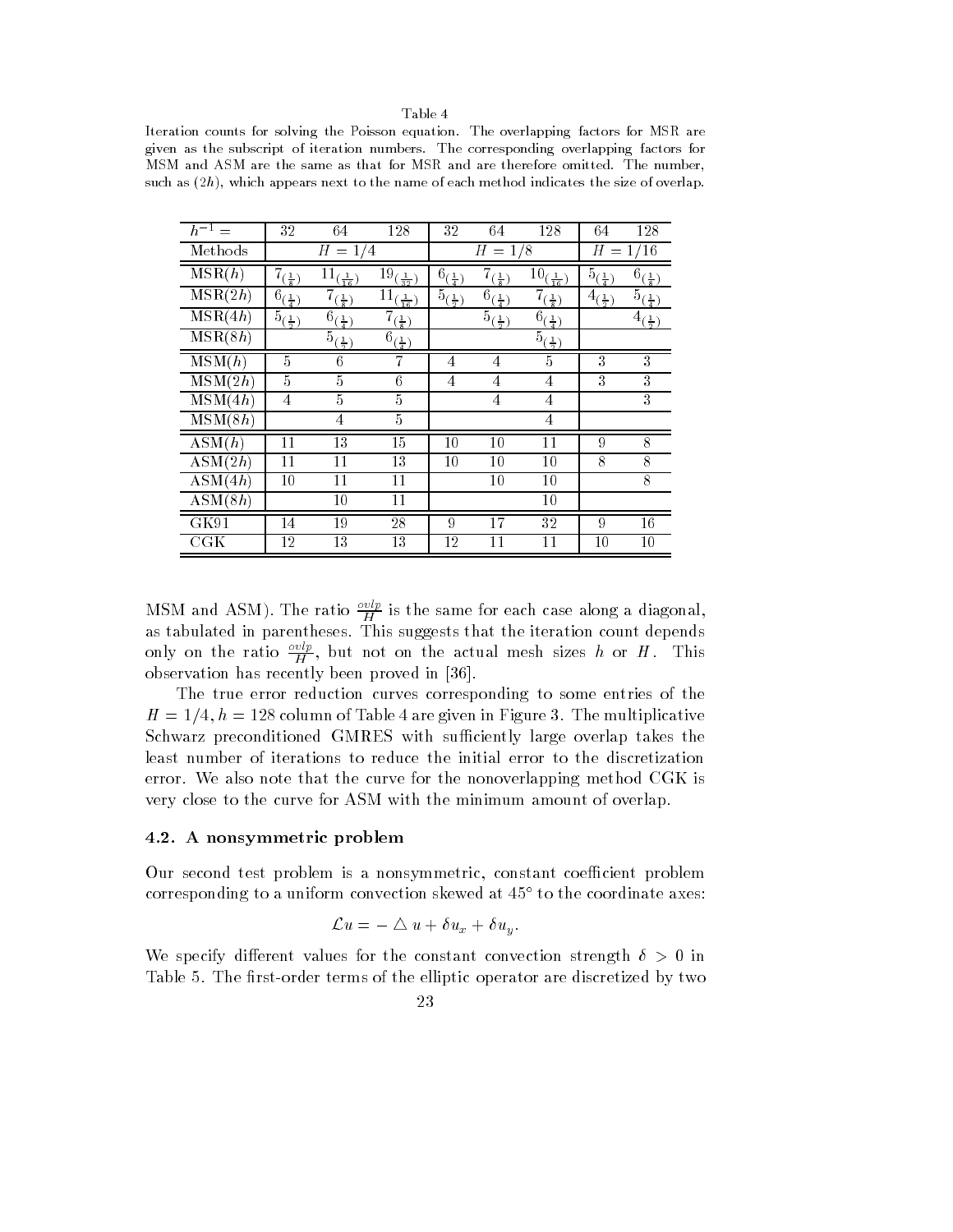

Fig- - The L norm true error reduction of the central dierenced nonsymmetric problem with parameters  $\alpha$  ,  $\alpha$  ,  $\alpha$  ,  $\alpha$  ,  $\alpha$  and  $\alpha$  ,  $\alpha$  ,  $\alpha$  ,  $\alpha$  ,  $\alpha$  ,  $\alpha$  ,  $\alpha$  ,  $\alpha$  ,  $\alpha$  ,  $\alpha$  ,  $\alpha$  ,  $\alpha$  ,  $\alpha$  ,  $\alpha$  ,  $\alpha$  ,  $\alpha$  ,  $\alpha$  ,  $\alpha$  ,  $\alpha$  ,  $\alpha$  ,  $\alpha$  ,  $\alpha$  ,  $\alpha$  ,  $\alpha$  ,  $+$  MSR(ovlp=4 $\hbar$ ); solid \* MSM(ovlp= $\hbar$ ); solid o MSM(ovlp=4 $\hbar$ ); dotted x  $\cdot$  $\text{ASM}(\text{ovlp}=n);$  adotted  $+$  .  $\text{ASM}(\text{ovlp}=4n);$  adotted  $*$  .  $\text{CSPD}(\omega=1.0);$  adotted of : UGK; "dashed": GK91; "dashdot x": llu(U); "dashdot +": llu(1); "dashdot \*": llu(2).

schemes, namely, the central difference inethod for  $v$  of  $O(n^{-\epsilon})$  or less and the upwind distribution of the upwind for larger  $\mathbf{f}$  and  $\mathbf{f}$  and  $\mathbf{f}$ 

When using the central di-erence method for a xed ne mesh size  $n_{\parallel}$  = 128, we observe that as  $\theta$  is increased beyond a certain size (near 10), all methods, except MSM with sufficient overlap, show a sharp upturn in the iteration count The MSR loses convergence if  $\Lambda$ transitional for essentially all overlapping sizes All other GMRESbased methods continue to converge but at a slower rate, especially the nonoverlapping methods The nonoverlapping methods with uncorrected interfaces have difficulty handling large convection terms; however, GK91 improves in this limit and even surpasses ASM when  $H^{-1} = 4$ . Even when GK91 trails ASM in iteration count based on a fixed preconditioned residual reduction, its true error versus iteration count curve lies mostly below that of ASM Distinct from all other methods, MSM converges in a small number of steps that, in cases of generous overlap, is almost independent of the strength of convection. The error reduction curves that correspond to the column he is the upper half of the upper the state of the state  $\alpha$  and  $\alpha$  are  $\alpha$ 

The general complexion changes when we switch to the upwinddi-erence method. The iteration counts for the overlapping methods remain nearly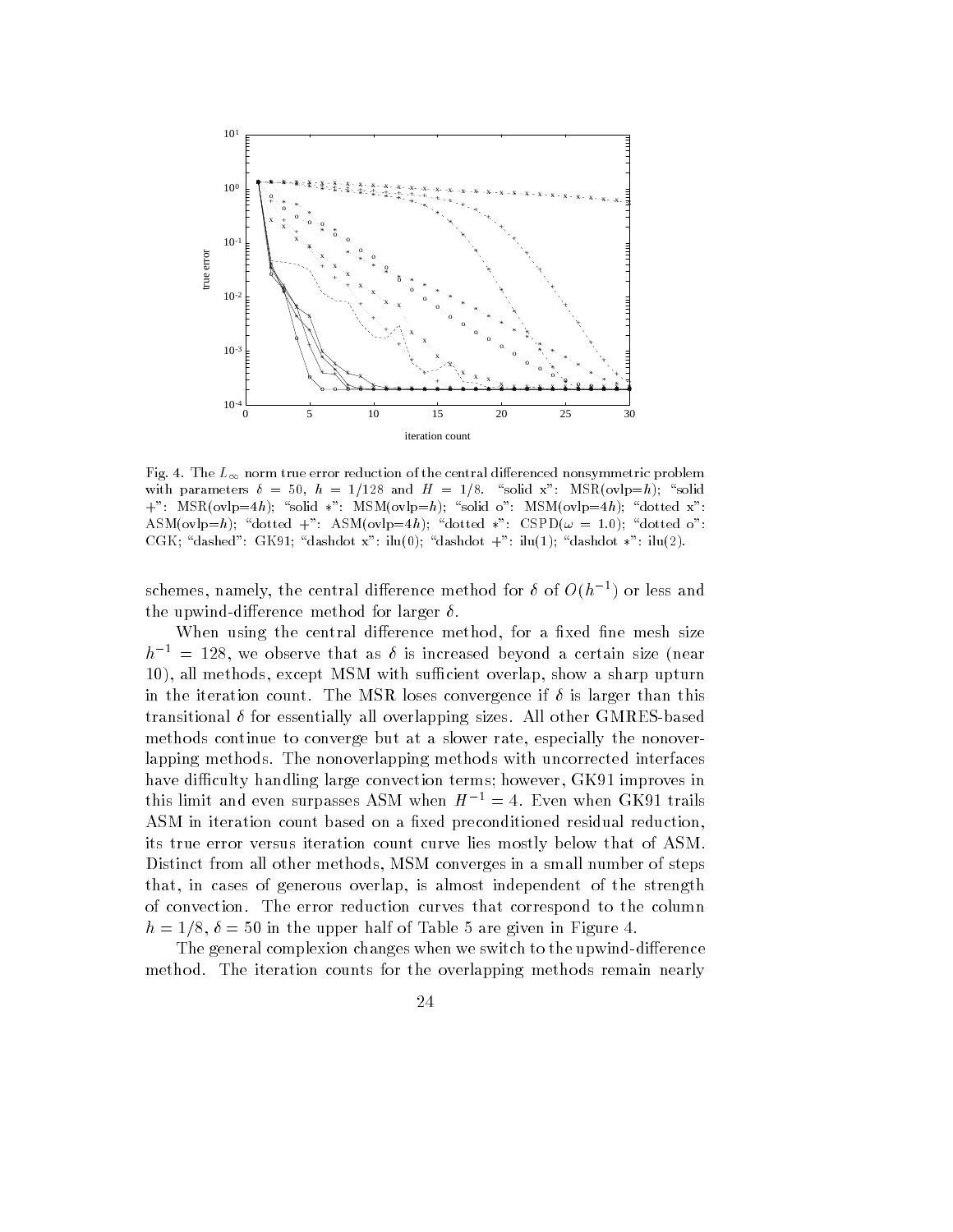

Fig- - The L norm true error reduction of the upwinddierenced nonsymmetric prob lem with parameters in the contract with the H  $\alpha$  MSR in the solid  $\alpha$  and  $\alpha$  $+$  MSR(ovlp=4 $\hbar$ ); solid \* MSM(ovlp= $\hbar$ ); solid o MSM(ovlp=4 $\hbar$ ); dotted x  $\cdot$ ASM(ovlp=n); "dotted +": ASM(ovlp=4n); "dotted \*": UGK; "dotted o": GK91; "dashdot x": llu(U); "dashdot  $+$ ": llu(I); "dashdot \*": llu(Z).

constant even for a great two newsletters in the large state over the constant of the constant of the constant in the test problem " the iteration counts are independent of  $\Gamma$  are independent of  $\Gamma$ MSM, and ASM. For the nonoverlapping methods, the iteration counts contimus to grow significantly as considering against the exception of GK straight which again surpasses ASM.

From these results a strong connection is evident between the stability of the discretization scheme and the convergence rate of the domain de composition methods. The current Galerkin finite element-based domain decomposition theory for nonsymmetric problems predicts very well the be havior of algorithms with central di-erence discretizations for example a finer coarse mesh leads to more rapid convergence. However, with upwinddi-erencing rening the coarse mesh may not always reduce the number of iterations

For this set of problem parameters, MSM is the most robust method and behaves well in all cases The unaccelerated multiplicative Schwarz algorithm  $(MSR)$  is too sensitive to the stability of the discretization.

The nonoverlapping methods without interface correction do not behave well if the constant  $\mathbf{f}$  is large with either discretization scheme  $\mathbf{f}$ paring GK90 and GK91, we believe that this result is mostly caused by the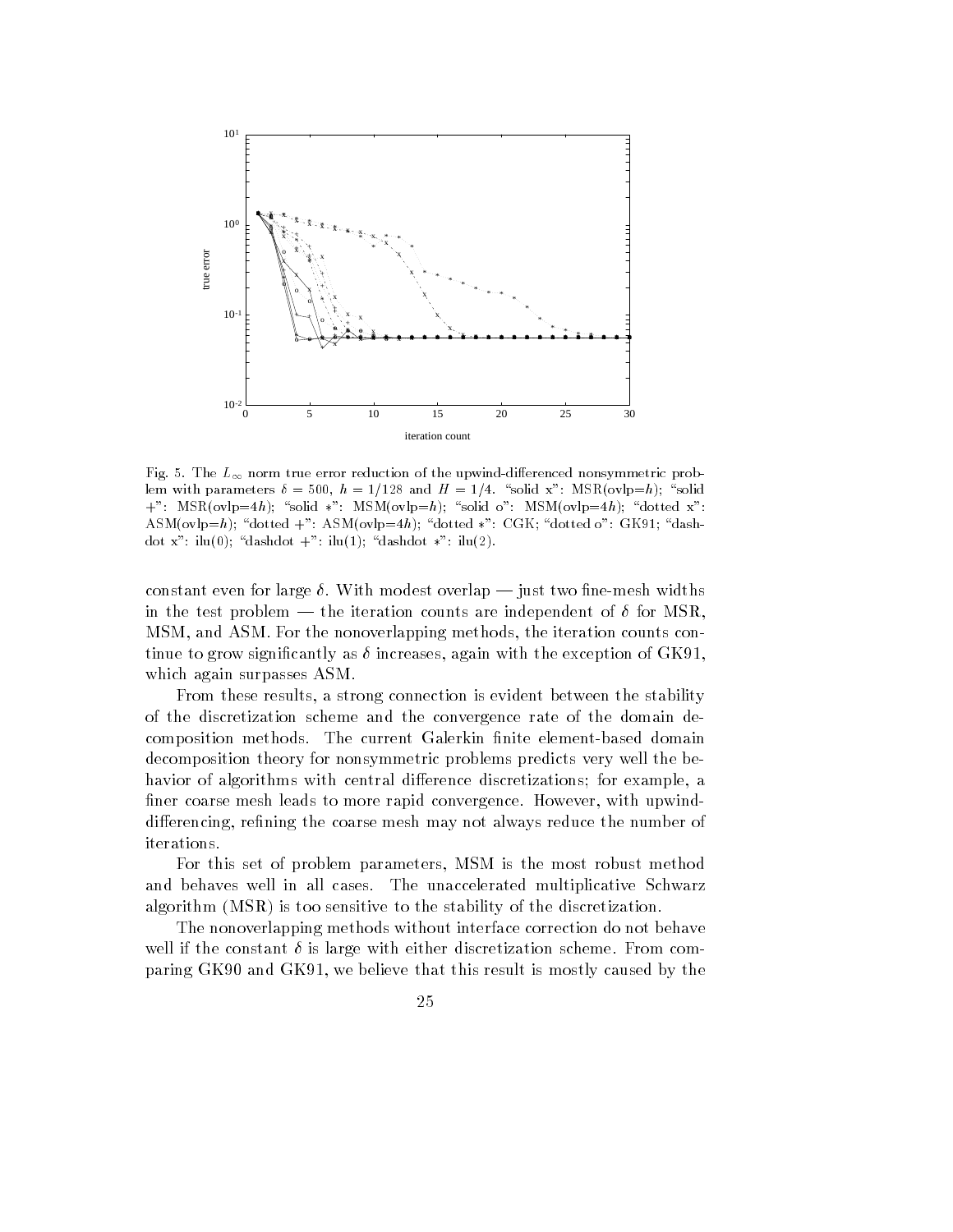interface preconditioner Experimentation with di-erent ow directions in  $[12]$  showed that a skew orientation of the flow with respect to the interface was worse for the tangential preconditioner than either normal or tangential flow orientation. Meanwhile, the interface preconditioner employed in CGK makes no adaptation whatever to the presence or alignment of the convection terms

The error reduction curves that correspond to the column  $H = 1/4$ . in the lower half of Table  $\mathcal{N}$  in Figure . The MSMM small of Table  $\mathcal{N}$ cases, it takes only five iterations to reach the discretization error and for the MSR cases, the true errors reach the discretization error at about the eighth iteration and have almost no further reductions after this point while the  $L^2$  norm of preconditioned residual is still decreasing. All other methods need more iterations to reach the discretization error. Of course, the use of first-order upwinding in the overall system matrix  $-$  not just in the precon $ditioner$  - limits the terminal accuracy of the scheme (note the compressed vertical axis in Figure  $5$  relative to Figure  $4$ ).

The ILU results (applied to the global domain,  $H = 1$ ) are complementary to the rest. For this particular constant-coefficient test problem, they do not work well for problems that yield easily to domain-decomposed methods, but work very well on the other end. This is because ILU is sensitive to the signs and magnitudes of the coefficients of the nonsymmetric terms, as well as to the discretization parameter h. Some analysis was given in [18]. The central di-erence ILU results begin to deteriorate once the cell Peclet  $\min$  is a section of the conditional the range of the upper part of the upper part of Table 2). ILU results for a variable-coefficient test problem are included in Table 7 below.

#### 4.3. The Helmholtz equation

Our third test problem is a Helmholtz equation with constant coefficients

$$
\mathcal{L}u=-\triangle u-\sigma u.
$$

It is self-adjoint, but indefinite. The eigenvalues of the continuous equation are  $(i + j)$  in  $\bar{z} = o$ , where i and j are positive integers. We choose o so as to avoid putting any eigenvalue in a small neighborhood of zero, but there may be several eigenvalues of both signs

For slightly indefinite (small  $\sigma$ ) problems, it is shown that in Table 6 that all methods are similar to the case when  $\sigma = 0$ . However, as  $\sigma$  increases with the grid held fixed, the iteration counts grow rapidly. A finer coarse mesh (more coarse-mesh points per wavelength) is needed to counteract high wavenumber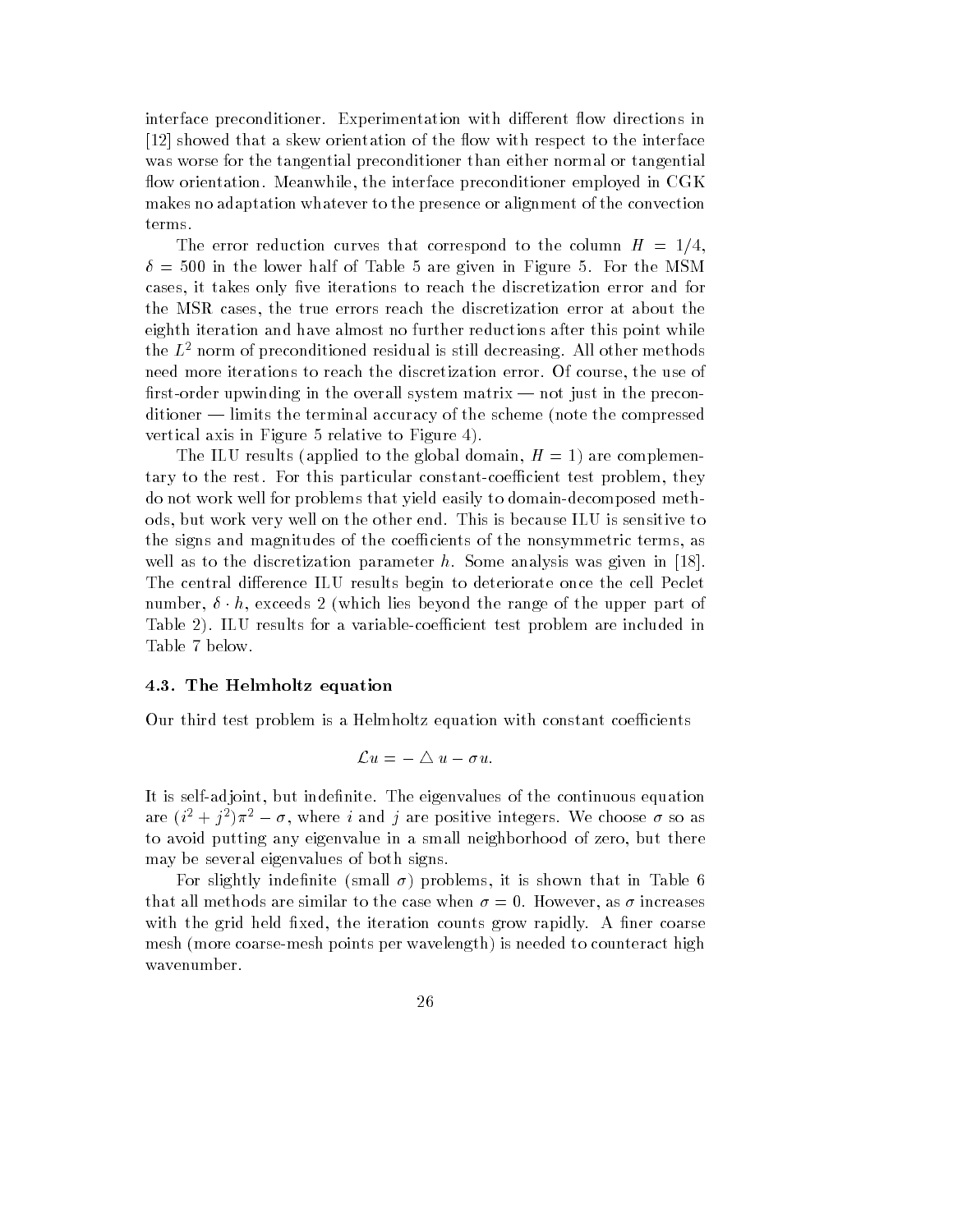Table

Iteration count for solving the nonsymmetric model equation- The ne mesh size is uni formly  $1/n = 128$ ,  $(*n)$  denotes the overlap size,  $\omega = 1.0$  for CSPD.  $H = 1$  for the ILU results-

| Methods                     |                  |                 |                  | $H = 1/4$      |                |                                   | $H = 1/8$      |                  |                |                |                |                  |
|-----------------------------|------------------|-----------------|------------------|----------------|----------------|-----------------------------------|----------------|------------------|----------------|----------------|----------------|------------------|
|                             |                  |                 |                  |                |                | Central-difference Method         |                |                  |                |                |                |                  |
| $\delta =$                  | 1                | 5               | 10               | 50             | 100            | 150                               | $\mathbf{1}$   | 5                | 10             | 50             | 100            | 150              |
| MSR(h)                      | 19               | 18              | 15               | $\infty$       | $\infty$       | $\infty$                          | 10             | 10               | 10             | 13             | $\infty$       | $\infty$         |
| MSR(2h)                     | 12               | 11              | $\boldsymbol{9}$ | 21             | $\infty$       | $\infty$                          | $\overline{7}$ | $\overline{7}$   | 7              | 14             | $\infty$       | $\infty$         |
| MSR(4h)                     | $\overline{7}$   | 8               | $\bf 8$          | 22             | $\infty$       | $\infty$                          | 6              | $\boldsymbol{6}$ | 6              | 10             | 35             | $\infty$         |
| MSR(8h)                     | $\overline{6}$   | 7               | 8                | 24             | $\infty$       | $\infty$                          | 5              | $\overline{5}$   | 5              | $\overline{7}$ | 10             | 21               |
| MSM(h)                      | $\overline{7}$   | $\overline{7}$  | 7                | 10             | $10\,$         | 9                                 | 5              | 5                | 5              | 8              | 10             | 12               |
| $\overline{\text{MSM}(2h)}$ | $\boldsymbol{6}$ | 6               | 6                | 8              | 8              | 8                                 | $\overline{4}$ | $\overline{4}$   | $\overline{4}$ | 7              | 8              | 11               |
| MSM(4h)                     | $\bf 5$          | $\overline{5}$  | $\,6$            | $\overline{7}$ | $\overline{7}$ | $\overline{7}$                    | $\overline{4}$ | $\overline{4}$   | $\overline{4}$ | $\bf 5$        | $\overline{7}$ | $\boldsymbol{9}$ |
| MSM(8h)                     | 5                | 5               | $\overline{5}$   | 6              | $\,6$          | $\,6$                             | $\overline{4}$ | $\overline{4}$   | $\overline{4}$ | $\overline{4}$ | 5              | $\overline{7}$   |
| ASM(h)                      | 15               | $\overline{17}$ | 18               | 22             | 22             | 21                                | 11             | 12               | 12             | 20             | 26             | 32               |
| ASM(2h)                     | 13               | 15              | 15               | 20             | 20             | 21                                | 10             | 10               | 11             | 18             | 23             | 27               |
| ASM(4h)                     | 12               | 13              | 13               | 18             | 19             | 20                                | 10             | 11               | 11             | 15             | 20             | 23               |
| ASM(8h)                     | 11               | 12              | 12               | 16             | 17             | 17                                | 10             | 11               | 12             | 14             | 16             | 19               |
| GK90                        | 25               | 25              | 26               | 35             | 39             | 42                                | 19             | $^{21}$          | $^{22}$        | 34             | 47             | 58               |
| GK91                        | 20               | 23              | 25               | 26             | 22             | 18                                | 14             | 16               | 19             | 39             | 42             | 45               |
| C G K                       | 13               | 14              | 16               | 28             | 35             | 47                                | 11             | 12               | 13             | 26             | 36             | 50               |
| CSPD                        | 11               | 13              | 15               | 37             | 57             | 73                                | 10             | 12               | 13             | 26             | 42             | 55               |
| ILU(0)                      | 60               | 84              | 81               | 59             | 41             | 27                                |                |                  |                |                |                |                  |
| ILU(1)                      | 38               | 53              | 51               | 34             | 22             | 15                                |                |                  |                |                |                |                  |
| ILU(2)                      | 31               | 46              | 42               | 28             | 19             | 13                                |                |                  |                |                |                |                  |
|                             |                  |                 |                  |                |                | ${\bf U}$ pwind-difference Method |                |                  |                |                |                |                  |
| $\delta =$                  | 10               | 50              | 100              | 500            | $10^3$         | 10 <sup>4</sup>                   | 10             | 50               | 100            | 500            | $10^2$         | 10 <sup>4</sup>  |
| MSR(h)                      | 18               | 14              | 13               | 18             | 18             | 18                                | 10             | 13               | 14             | 21             | 23             | 23               |
| MSR(2h)                     | 14               | 14              | 15               | 16             | 16             | 16                                | 10             | 13               | 16             | 17             | 16             | 15               |
| MSR(4h)                     | 12               | 13              | 14               | 13             | 12             | 12                                | 9              | 12               | $^{12}$        | 12             | 12             | 12               |
| MSR(8h)                     | 10               | 10              | 10               | 11             | 11             | 11                                | 8              | 9                | 9              | 8              | 8              | 8                |
| MSM(h)                      | 9                | 9               | $\,$ 8 $\,$      | $\overline{7}$ | $\overline{7}$ | 7                                 | $\overline{7}$ | 9                | 9              | 10             | 11             | 11               |
| $\overline{\text{MSM}(2h)}$ | 8                | 8               | $\overline{7}$   | $\overline{7}$ | $\overline{7}$ | $\overline{7}$                    | $\overline{7}$ | 8                | 8              | 9              | 9              | 9                |
| $\overline{\text{MSM}(4h)}$ | $\overline{7}$   | $\overline{7}$  | $\,6$            | 6              | $\,6$          | 6                                 | $\overline{7}$ | $\overline{7}$   | 6              | $\,6$          | $\,6\,$        | $\,6$            |
| MSM(8h)                     | 5                | 5               | 5                | $\overline{5}$ | 5              | 5                                 | 5              | 5                | 5              | 5              | 5              | 6                |
| ASM(h)                      | 19               | 20              | 19               | 18             | 17             | 17                                | 14             | 19               | 21             | 22             | 22             | 23               |
| $\overline{\text{ASM}(2h)}$ | 17               | 18              | 16               | 16             | 17             | 17                                | 14             | 17               | 19             | 19             | 20             | 19               |
| $\overline{\text{ASM}(4h)}$ | 15               | 16              | 16               | 16             | 16             | 16                                | 14             | 15               | 16             | 17             | 17             | 18               |
| ASM(8h)                     | 13               | 14              | 14               | 14             | 14             | 14                                | 13             | 14               | 15             | 15             | 16             | 16               |
| GK90                        | 28               | 31              | 33               | 40             | 42             | 45                                | 22             | 27               | 30             | 37             | 39             | 42               |
| GK91                        | 28               | 23              | 19               | 12             | $10\,$         | 8                                 | $^{22}$        | 24               | $_{20}$        | 16             | 15             | 15               |
| $_{\rm CGK}$                | 17               | 22              | 25               | $41\,$         | 47             | 49                                | 16             | 23               | 38             | 41             | 50             | 60               |
| ILU(0)                      | 82               | 61              | 50               | 23             | 16             | 6                                 |                |                  |                |                |                |                  |
| $\text{ILU}(1)$             | 51               | 36              | 28               | 12             | $\overline{9}$ | 4                                 |                |                  |                |                |                |                  |
|                             |                  |                 |                  |                | 8              | $\overline{4}$                    |                |                  |                |                |                |                  |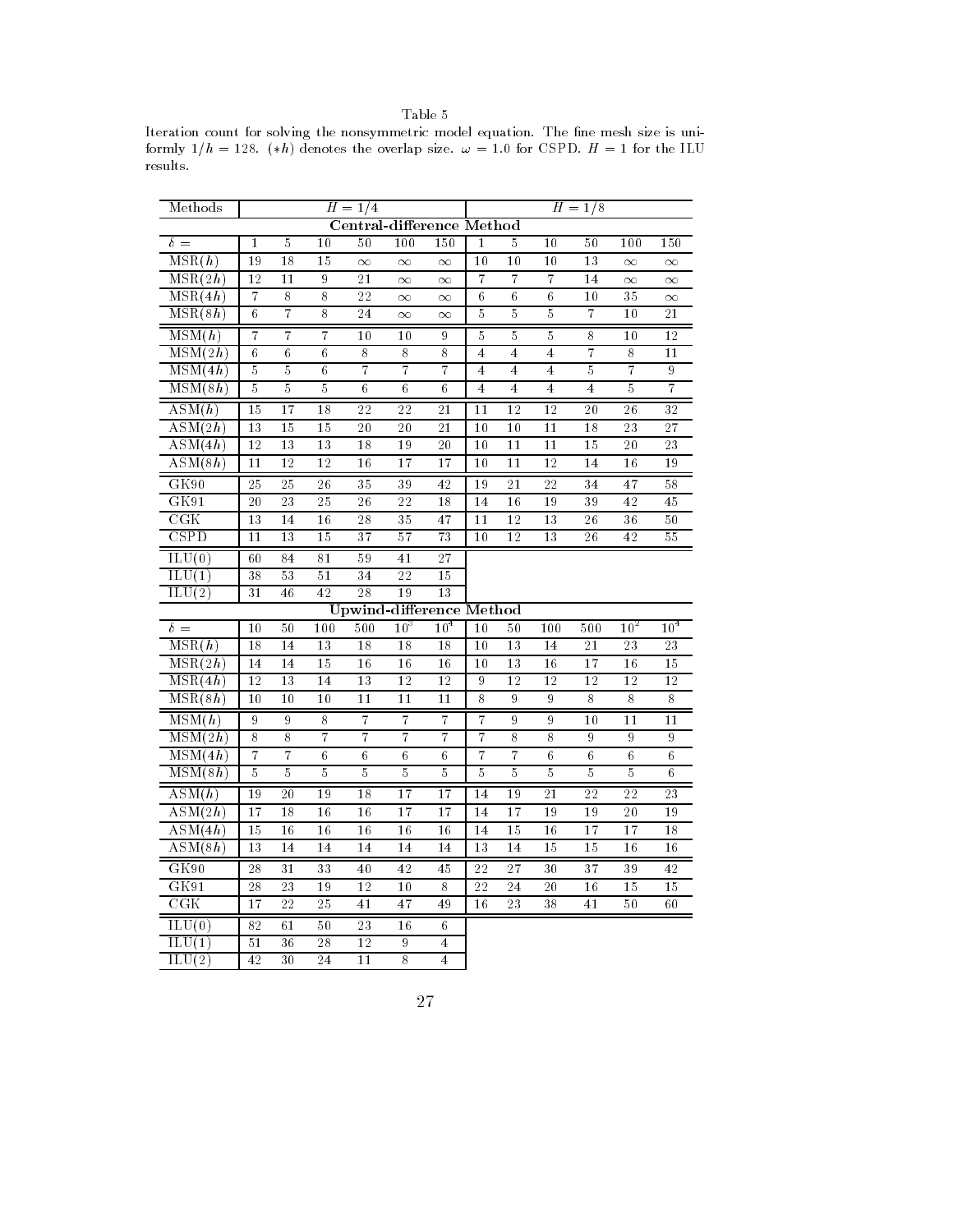iteration count for solving the Helmholtz equation- for the Helmholtz experience is uniformly for 128. (\*h) denotes the overlap size.

| $\sigma =$  | 0  | 30 | 70 | 110      | 150      | 300      | 0            | 30 | 70 | 110 | 150 | 300      |
|-------------|----|----|----|----------|----------|----------|--------------|----|----|-----|-----|----------|
| Methods     |    |    | Н  | $=1/8$   |          |          | $=1/16$<br>Н |    |    |     |     |          |
| MSR(h)      | 10 | 11 | 20 | $\infty$ | $\infty$ | $\infty$ | 6            | 6  | 6  |     | 21  | $\infty$ |
| MSR(2h)     |    |    | 16 | $\infty$ | $\infty$ | $\infty$ | 5            | 5  | 5  | 5   | 14  | $\infty$ |
| MSR(4h)     | 6  | 6  | 14 | $\infty$ | $\infty$ | $\infty$ | 4            | 4  | 5  | 5   | 12  | $\infty$ |
| MSM(h)      | 5  | 5  | 7  | 9        | 13       | 35       | 3            | 4  | 4  | 4   | 6   | 8        |
| MSM(2h)     | 4  | 4  | 6  | 8        | 12       | 37       | 3            | 3  | 4  | 4   | 6   | 9        |
| MSM(4h)     | 4  | 4  | 5  | 8        | 13       | >100     | 3            | 3  | 4  | 4   | 6   | 9        |
| ASM(h)      | 11 | 12 | 14 | 19       | 23       | 62       | 8            | 9  | 9  | 10  | 11  | 16       |
| ASM(2h)     | 10 | 10 | 14 | 18       | 23       | 61       | 8            | 8  | 9  | 10  | 10  | 16       |
| ASM(4h)     | 10 | 10 | 13 | 15       | 22       | 78       | 8            | 9  | 10 | 10  | 12  | 17       |
| CGK         | 11 | 13 | 18 | 25       | 31       | 80       | 10           | 10 | 12 | 14  | 16  | 23       |
| <b>CSPD</b> | 9  | 13 | 14 | 17       | 32       | 49       | 8            | 11 | 11 | 13  | 21  | 33       |

With a sufficiently fine coarse mesh, the MSM is seen to be the most rapidly converging among all methods. However, theoretical specification of a sufficiently fine coarse mesh size is not (in general) easy, and our current method is simply to try a few di-erent H
s The suciently ne hypothesis is seen to be extremely important for MSM in the two entries with  $\sigma = 300$ with an overlap of 4h: with  $H = 1/8$  more than 100 iterations are required for convergence, while 9 suffice with  $H = 1/16$ . Curiously, increasing overlap seems to degrade convergence in the strongly indefinite case, whereas it always improves the convergence of definite operators. For instance, when  $H = 1/8$  and  $\sigma = 300$ , overlaps of h, 2h, 3h (not listed in Table 3), and 4h lead to iteration counts of 35, 37, 43, and  $> 100$ , respectively. Loss of orthogonality likely plays a contributing role in the upturn The error reduction curves that corresponds to the column  $H = 1/16$ ,  $\sigma = 70$  in Table 6 are given in Figure 6.

# 4.4. A variable-coefficient, nonsymmetric indefinite problem

Our last test problem has variable (oscillatory) coefficients and is nonsymmetric and indefinite:

$$
\mathcal{L}u = -((1 + \frac{1}{2}\sin(50\pi x)u_x)_x - ((1 + \frac{1}{2}\sin(50\pi x)\sin(50\pi y)u_y)_y + 20\sin(10\pi x)\cos(10\pi y)u_x - 20\cos(10\pi x)\sin(10\pi y)u_y - 70u.
$$

The coefficients of the second-order terms oscillate but do not vary in sign. The coefficients of the first-order terms physically represent a ten-by-ten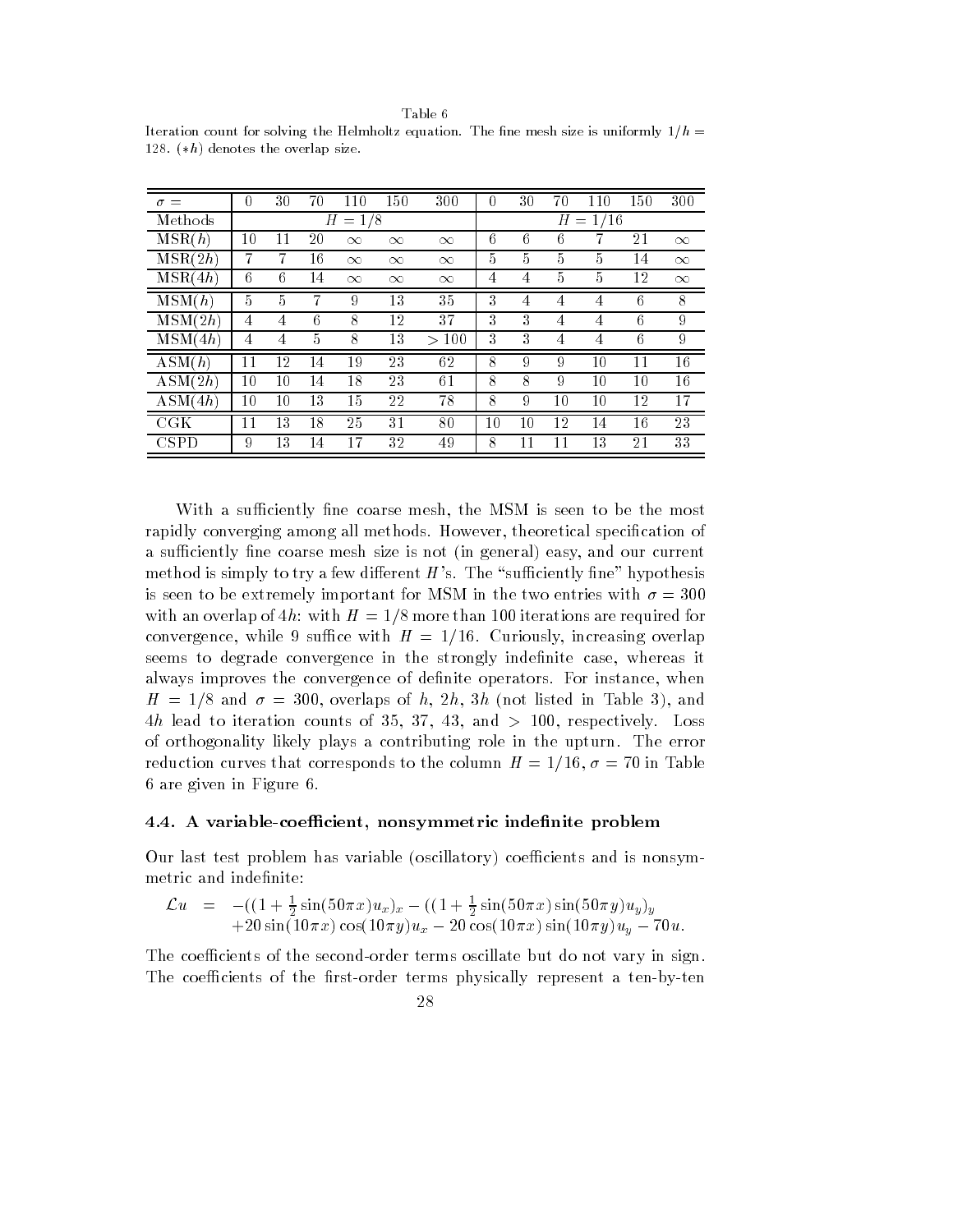

Fig- - The L norm true error reduction of the central dierenced Helmholtz equation with parameters  $\alpha$  ,  $\alpha$  ,  $\beta$  ,  $\beta$  ,  $\beta$  ,  $\beta$  ,  $\beta$  ,  $\beta$  ,  $\beta$  ,  $\beta$  ,  $\beta$  ,  $\beta$  ,  $\beta$  ,  $\beta$  ,  $\beta$  ,  $\beta$  ,  $\beta$  ,  $\beta$  ,  $\beta$  ,  $\beta$  ,  $\beta$  ,  $\beta$  ,  $\beta$  ,  $\beta$  ,  $\beta$  ,  $\beta$  ,  $\beta$  ,  $\beta$  ,  $\beta$  ,  $\$  $+$  MSR(ovlp=4 $\hbar$ ); solid \* MSM(ovlp= $\hbar$ ); solid o MSM(ovlp=4 $\hbar$ ); dotted x  $\cdot$  $\text{ASM}(\text{ovlp}=n);$  adotted  $+$  .  $\text{ASM}(\text{ovlp}=4n);$  adotted  $*$  .  $\text{CSPD}(\omega=1.0);$  adotted of :  $CGK;$ 

array of closed convection cells, with no convective transport between cells. However the subdomain boundaries do not in general align with the convec tion cell boundaries, so this zero-convective-flux property is not exploited. The operator  $\mathcal L$  is discretized by the five-point central difference method. A fixed overlapping factor of 25% in both x and y directions is employed in all overlapping methods

This problem is difficult for all of the methods, but the iteration count for MSM is smaller than that of others by almost a factor of 2, or more.  $\operatorname{MSR}$ diverges in all cases. For a fixed coarse-mesh size  $H$ , some methods tend to require fewer iterations when the fine mesh is refined; others require more. We believe that this behavior is related to the oscillatory coefficients in the second-order terms of  ${\mathcal L}.$  The discretization becomes more stable when  $h$ gets smaller relative to the coefficient oscillation wavelength.

The nonoverlapping method CGK, which includes an interface preconditioner based solely on the diffusive terms of  $\mathcal{L}$ , behaves reasonably well, probably because the magnitude of the convection is not large and averages to zero over the domain

The error reduction curves that correspond to the last column of Table 7, except the curve for MSR, are given in Figure 7. The nonoverlapping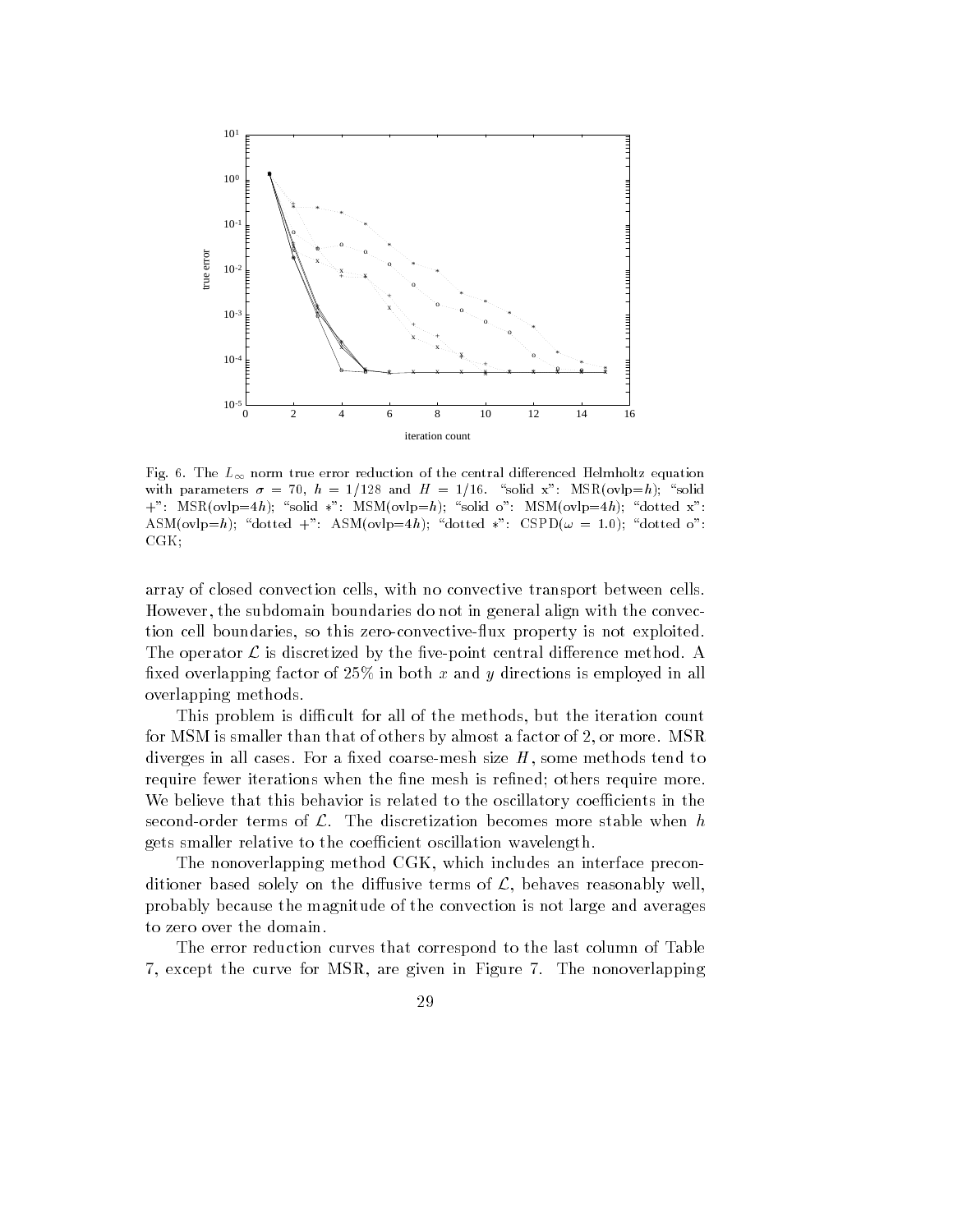Iteration counts for solving the variable-coefficient, nonsymmetric indefinite problem.

|                         | $H = 1/4$ |          |          |          | $H = 1/8$ | $H = 1/16$ |          |          |
|-------------------------|-----------|----------|----------|----------|-----------|------------|----------|----------|
| $h =$                   | 1/32      | 1/64     | 1/128    | 1/32     | 1/64      | 1/128      | 1/64     | 1/128    |
| MSR                     | $\infty$  | $\infty$ | $\infty$ | $\infty$ | $\infty$  | $\infty$   | $\infty$ | $\infty$ |
| MSM                     | 15        | 15       | 14       | 16       | 15        | 15         | 10       | 10       |
| <b>ASM</b>              | 33        | 35       | 35       | 29       | 26        | 25         | 19       | 18       |
| <b>CSPD</b>             | 35        | 30       | 30       | 33       | 30        | 29         | 21       | 19       |
| GK90                    | 36        | 41       | 50       | 52       | 60        | 69         | 29       | 38       |
| GK91                    | 21        | 23       | 31       | 27       | 35        | 50         | 21       | 34       |
| C G K                   | 38        | 37       | 37       | 33       | 30        | 33         | 22       | 24       |
|                         |           | $H = 1$  |          |          |           |            |          |          |
| ILU(0)                  | 44        | 78       | 312      |          |           |            |          |          |
| НU                      | 28        | 44       | 99       |          |           |            |          |          |
| $^{^{\prime}2)}$<br>ILU | 22        | 36       | 76       |          |           |            |          |          |

methods GK90, GK91, and CGK appear poorer as a group than overlapping methods from the residual reduction tabulations. However, the error curves show that they achieve the same quality of solution in only a few extra iterations

For this variable-coefficient problem, the global ILU preconditioners are overwhelmingly outperformed at fine mesh sizes by the domain decomposition preconditioners. Well beyond the iteration counts at which all of the domain decomposed methods have achieved truncation error accuracy the ILU curves appear to plateau, but truncation error accuracy is ultimately achieved by these methods

# Concluding Remarks

We have implemented and tested several domain decomposition methods recently proposed for nonsymmetric, indefinite PDEs. In applications, a number of parameters need to be selected for each algorithm, such as subregion geometry and granularity, extent of overlap, exactness of subproblem solves, and balancing parameter. The volume of parameter space renders a complete numerical comparison impractical and it is nontrivial to choose a single criterion, such as the number of iterations to reach a given residual reduction, by which to make universal comparisons. We have highlighted some comparisons we consider interesting and some conjectures that may be provable

Domain-decomposed preconditioners cannot be ranked in any uniform way. The performance of some of the algorithms depends strongly on the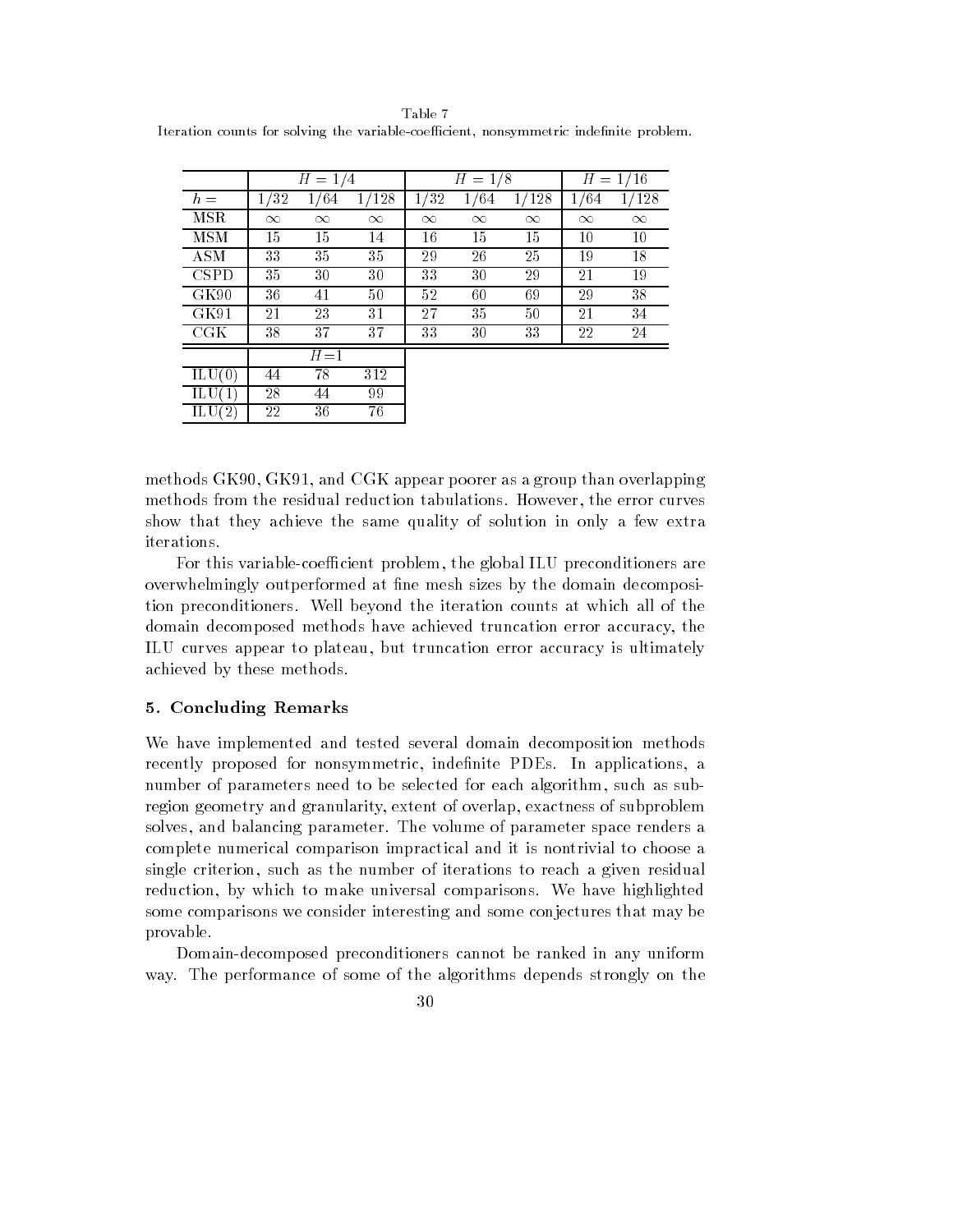

Fig- - The L norm true error reduction of the central dierenced variablecoecient nonsymmetric indenite problem- <sup>h</sup> and <sup>H</sup> - solid x MSM
ovlph solid  $+$  ASM(ovip=2n); solid \* CSPD( $\omega = 1.0$ ); solid of UGK; solid GK91; "dashdot x": llu(0); "dashdot +": llu(1); "dashdot \*": llu(2).

discretization scheme not only on the underlying di-erential operator In general, both the discretization and the outer iterative method must be considered in conjunction with the preconditioning strategy. However, the modest-overlap GMRES-accelerated multiplicative Schwarz method can be recommended as a consistently good performer throughout the test suite We have only begun to extend the performance characterization to parallel architectures. On parallel machines, the robustness of MSM comes with a dual price: the parallel granularity is intrinsically less, for a given number of subdomains, than additive or other methods; and subdomains must be mapped to to processors in multiples of the number of colors in order to obtain good utilization throughout each of the di-erently colored parallel stages

#### Acknowledgement

The work of first author was supported in part by the National Science Foundation and the Kentucky EPSCoR Program under grant STI The work of second author was supported in part by the Applied Mathemat ical Sciences subprogram of the Office of Energy Research, U.S. Department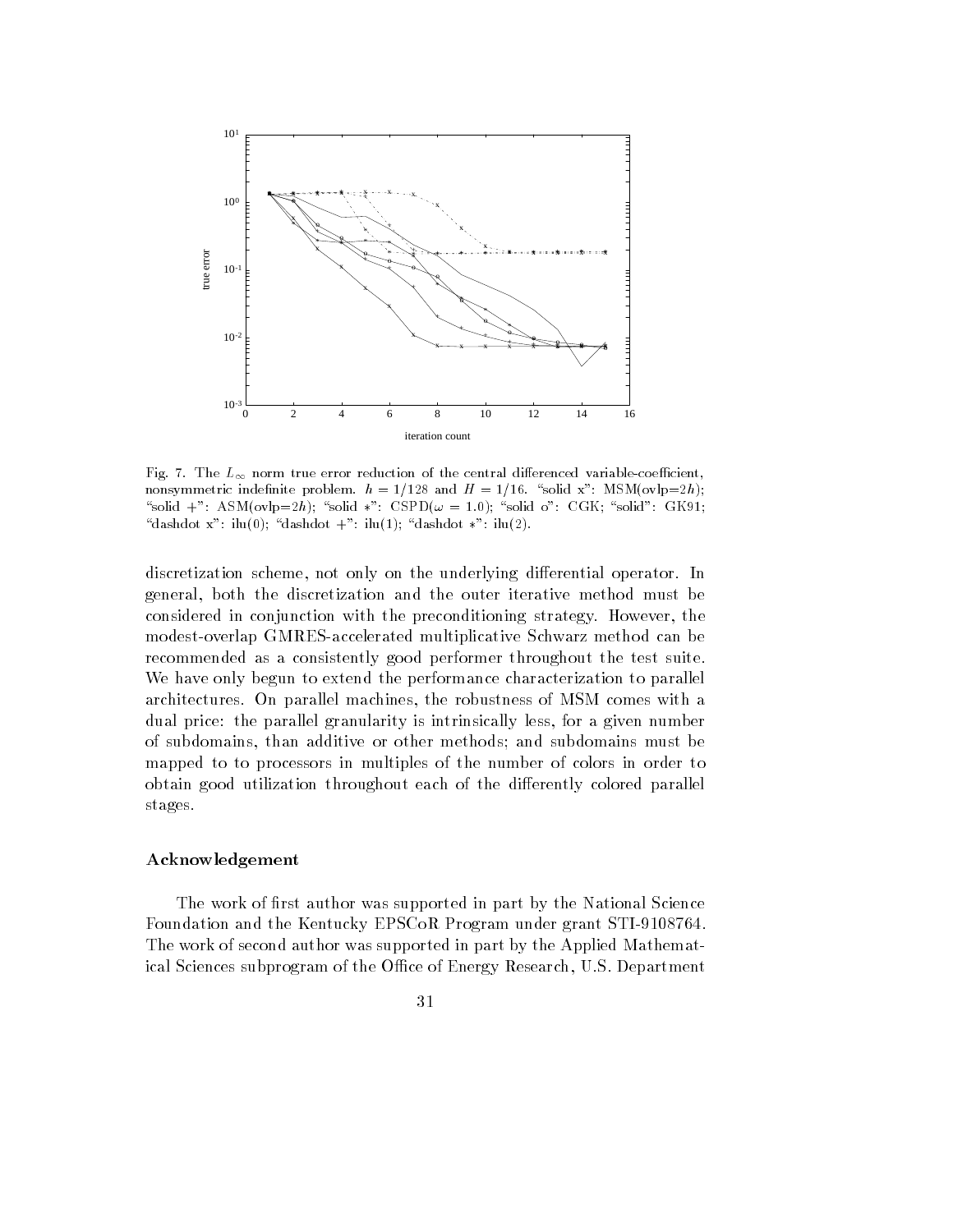of Energy, under Contract W-31-109-Eng-38. The work of third author was supported in part by the NSF under contract ECS-8957475 and by the National Aeronautics and Space Administration under NASA Contract NAS1-18605 while the author was in residence at the Institute for Computer Applications in Science and Engineering (ICASE), NASA Langley Research Center Hampton, VA 23665.

The helpful criticism of anonymous referees is gratefully acknowledged

#### References

- R- E- Bank J- F- Burgler W- Fichtner and R- K- Smith Some upwinding techniques for the nite element approximation of convectiondi-usion equations Numer- Math-  $58(1990) 185 - 202.$
- P- E- Bjrstad and M- D- Skogen Domain decomposition algorithms of Schwarz type, designed for massively parallel computers, in Fifth International Symposium on Domain Decomposition Methods for Partial Dierential Equations D- E- Keyes T-F- Chan G- A- Meurant J- S- Scroggs and R- G- Voigt eds- SIAM Philadelphia  $(1992)$ . -
- , a legen and J-level and J-level iterative schemes for the schemes for the schemes for the schemes of the sch *indefinite elliptic boundary value problems*, Cornell University, preprint,  $(1991)$ .
- , and and the state and the state methods for nonselfading iterative methods for nonselfadjoint and the state o or indefinite elliptic boundary value problems, in Unification of Finite Elements, H. Kardestuncer ed- Elsevier Science Publishers B- B- NorthHolland 
 -
- $\Box$  H-construction of precondition of precondition of precondition of precondition of precondition of preconditions of precision of precision of precision of precision of precision of precision of precision of precision  $\blacksquare$  . The electron by substructuring in the substructuring I Mathematic I Mathematic I Mathematic I Mathematic I Ma
- J- H- Bramble J- E- Pasciak J- Wang and J- Xu Convergence estimates for product iterative methods with applications to domain decomposition and multigrid, Math. Comp- 
 -
- X- C- Cai Some domain decomposition algorithms for nonselfadjoint el liptic and parabolic partial dierential equations Ph thesis Courant Institute Sept-. . . . . . .
- X- C- Cai W- D- Gropp and D- E- Keyes A comparison of some domain decomposi tion algorithms for nonsymmetric elliptic problems, in Fifth International Symposium on e consume a county success for Character and Arthur Antichine Equations D-1 and Arty 2011 T-Chan G-Chan G-Chan G-Chan G-Chan G-Chan G-Chan G-Chan G-Chan G-Chan G-Chan G-Chan G-Chan G-Chan G-Chan G-Chan G-Chan G-Chan G-Chan G-Chan G-Chan G-Chan G-Chan G-Chan G-Chan G-Chan G-Chan G-Chan G-Chan G-Chan G-Chan G-Cha . . . . . *.* .
- X- C- Cai W- D- Gropp and D- E- Keyes Convergence rate estimate for a domain assembly the component of the second the second  $\alpha$  and  $\alpha$  and  $\alpha$
- $\blacksquare$  . The case of indentity for indentity for indentity  $\blacksquare$ liptic problems security and the state of the state of the state of the state of the state of the state of the
- , and one of the mandator community for nonsymmetricative schwarz and given government of and indential and independent problems in the contract of the contract of the contract of the contract of the c
- T- F- Chan and D- E- Keyes Interface preconditionings for domaindecomposed convectiondi-usion operators in Third International Symposium on Domain De composition Methods for Partial Dierential Equations T- F- Chan R- Glowinski J- Periaux and O- B- Widlund eds- SIAM Philadelphia 
-
- M- Dryja An additive Schwarz algorithm for two and three dimension nite ele ment elliptic problems, in Domain Decomposition Methods for Partial Differential Equations II T- F- Chan R- Glowinski G- A- Meurant J- Periaux and O- B-Widlund eds- SIAM Philadelphia 
-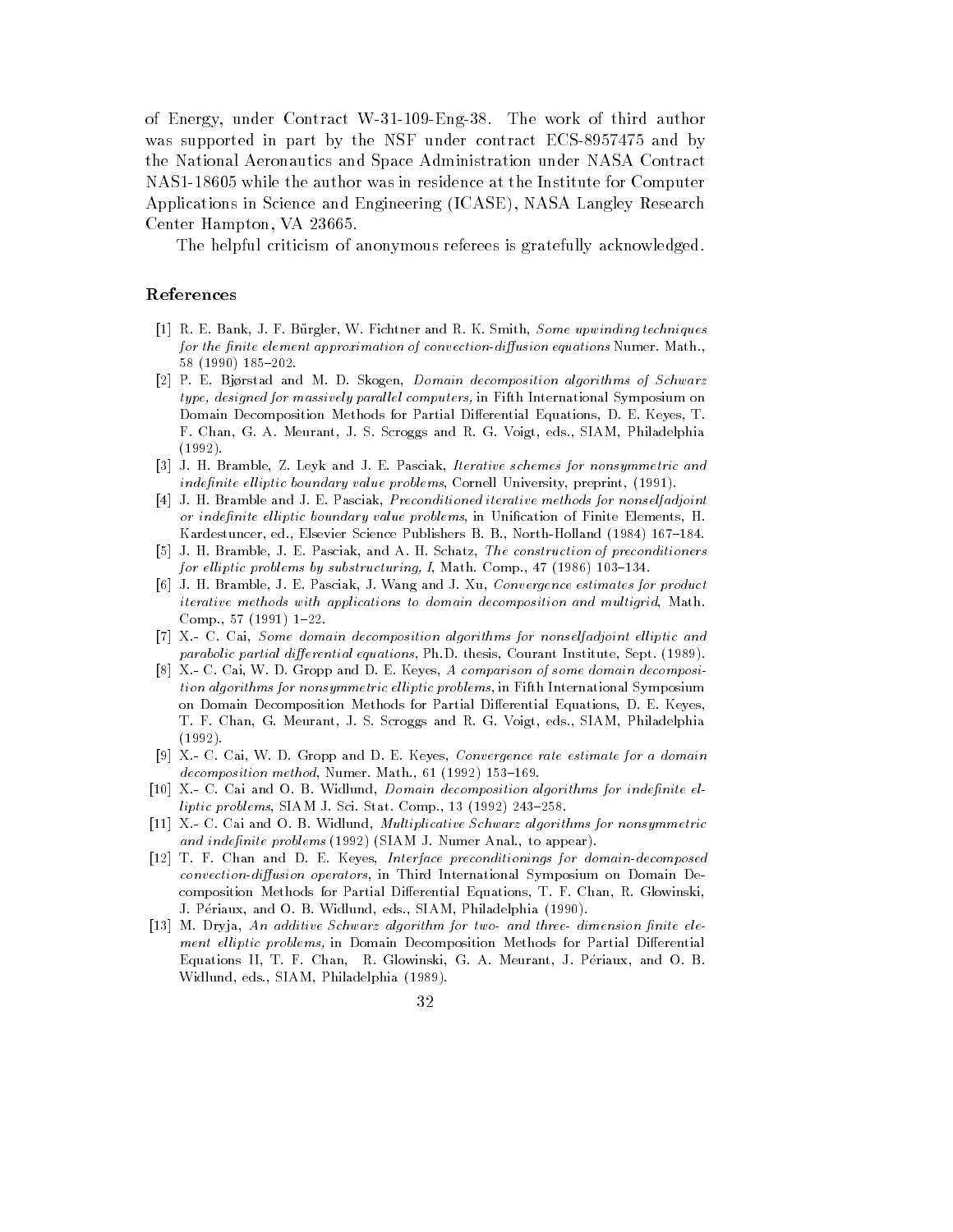- M- Dryja and O- B- Widlund An additive variant of the alternating method for the case of many subregions, who case when he compromised a moment institute (as a f
- M- Dryja and O- B- Widlund Towards a unied theory of domain decomposition algorithms for elliptic problems, in Third International Symposium on Domain Decomposition Methods for Partial Dierential Equations T- F- Chan R- Glowinski J- Periaux and O- B- Widlund eds- SIAM Philadelphia 
-
- , and with the order of the contract methods for elements for elements  $f$  and  $f$  and  $f$  and  $f$  and  $f$ problems, in Parallel Algorithms for Partial Differential Equations, Proceedings of the Sixth Gammas Community Sixth Community Community Community Community Community Community many  $(1991)$ , Vieweg & Son.
- S- C- Eisenstat H- C- Elman and M- H- Schultz Variational iterative methods for nonsymmetric system of linear equations is a second or a matter common as faces for a second
- ity and a stability and income a stability of incomplete Mathematical Complete Lucius Mathematics Mathematics  $(1986)$  191-217.
- R- W- Freund and N- M- Nachtigal QMR A quasiminimal residual method for ..... we arrive that the contract of the contract the contract of the second contract of the second second second
- A- Greenbaum C- Li and Z- Han Paral lelizing preconditioned conjugate gradient algorithms Completely at Common to the Complete Complete Complete Complete Complete Complete Complete Complete
- W- D- Gropp and D- E- Keyes Domain decomposition on paral lel computers Impact and complete the complete strip of the strip of the strip of the strip of the strip of the strip of the strip o
- re and D-start and D-start mesh renewed to the composition with local mesh resources and the contract of Simple the state-state of the state of the state of the state of the state of the state of the state of the st
- W- D- Gropp and D- E- Keyes Paral lel performance of domaindecomposed precondi tioned Krylov methods for PDEs with adaptive renement SIAM J- Sci- Stat- Comp- 13 (1992) 128-145.
- C- Johnson U- Navert and J- Pitkaranta Finite element methods for linear hyperbolic problems Comp- Meth- Appl- Mech- Eng- 
 -
- D- E- Keyes and W- D- Gropp A comparison of domain decomposition techniques for el liptic partial di-erential equations and their paral lel implementation SIAM J-Sci- Stat- Comput- 
 s s-
- D- E- Keyes and W- D- Gropp Domaindecomposable preconditioners for second order upwinder and discretizations of multicomponent systems in R-- was made an R-- In R-Kuznetsov G- A- Meurant J- Periaux and O- B- Widlund eds- Fourth International Symposium on Domain Decomposition Methods for Partial Differential Equations, SIAM, Philadelphia (1991).
- P- L- Lions On the Schwarz alternating method I in R- Glowinski G- H- Golub G- A- Meurant and J- Periaux eds- First International Symposium on Domain De composition Methods for Partial Differential Equations, SIAM, Philadelphia (1988).
- , and seconditions and state and and and boundary conditioning and boundary conditions states and boundary con J- Numer- Anal- 
 -
- J- A- Meijerink and H- A- Van der Vorst Guidelines for the usage of incomplete de compositions in the solving sets of linear equations as they occur in practical problems J- Comp- Phys- 
 -
- S- V- Nepomnyaschikh Domain decomposition and Schwarz methods in a subspace for the approximate solution of el liptic boundary value problems Ph- D- Thesis Com puting Center of the Siberian Branch of the USSR Academy of Sciences (1986).
- S- V- Parter and S-P- Wong Preconditioning second order el liptic operators con dition numbers and the distribution of the singular values J- of Sci- Comp-  $129 - 157.$
- is a sale minimal and minimal residual residual residual residual residual algorithm for algorithm for solving nonsymmetric linear systems  $\mathcal{S}$  and  $\mathcal{S}$  are symmetric linear systems of  $\mathcal{S}$